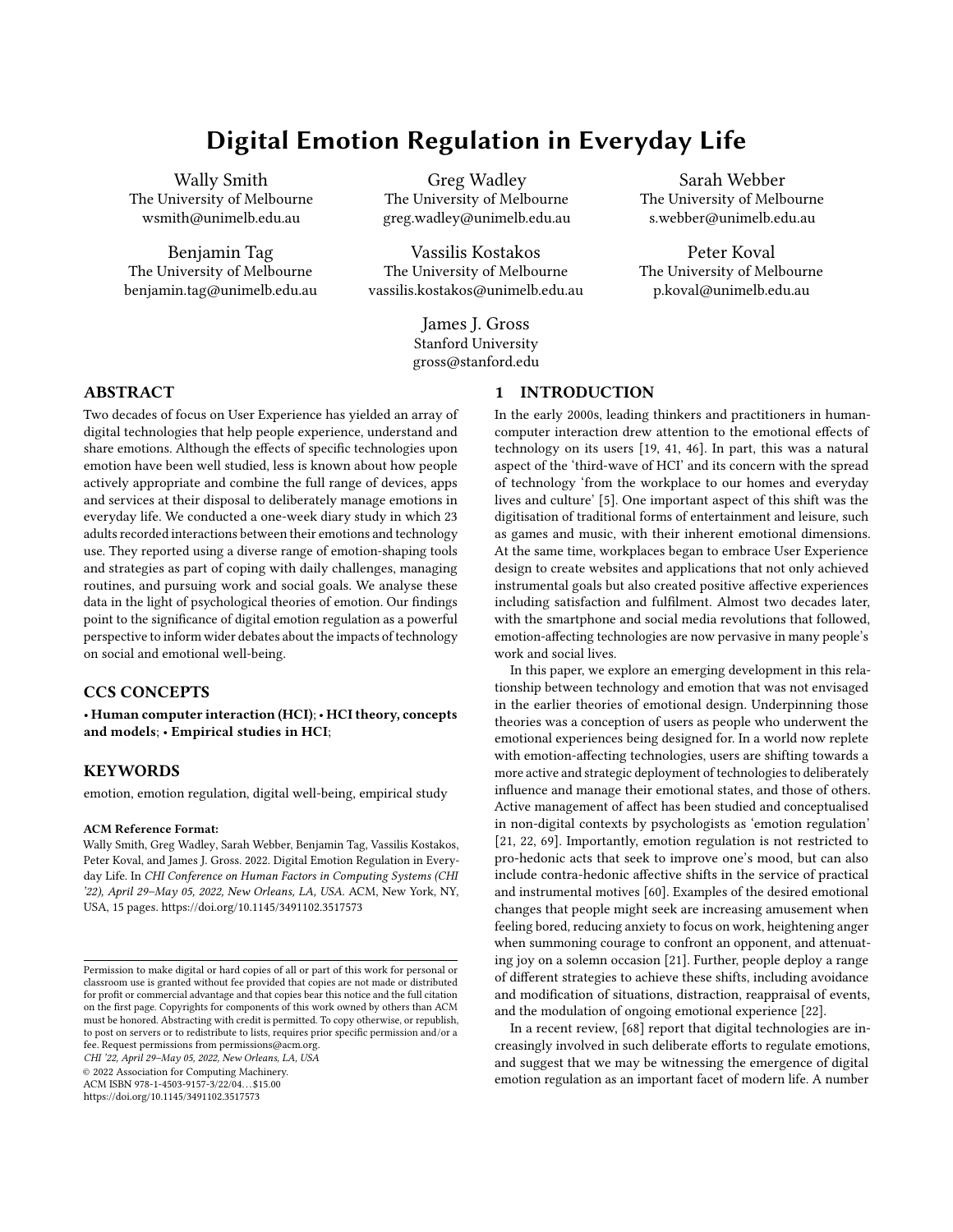of studies have reported acts of regulation involving particular technologies including smartphones [\[53\]](#page-13-5), games [\[67\]](#page-13-6), social media [\[4\]](#page-12-4) and online shopping [\[9\]](#page-12-5). However, as noted by [\[68\]](#page-13-4), these studies typically focus on a single technology in a particular context. In contrast, the aim and central contribution of this paper is to provide an account of the variety of forms of digital emotion regulation that occur in people's everyday lives. By 'everyday', we mean typical daily life as distinct from clinical contexts, and we imply a focus on the use of commonplace digital technologies, as opposed to applications that are specialised for mental health.

To explore this everyday digital emotion regulation, we report a naturalistic diary study that collected data from 23 individuals about their use of a range of technologies to regulate their emotions over a week. Our findings provide an account of how ordinary and mundane tools are appropriated for this purpose, identifying the patterns of technology use involved and providing insights into how tools are deployed by individuals and social groups. A second contribution of our paper, which also extends earlier studies, is to interpret our findings through the lens of psychological theories of emotion regulation; in particular, James Gross's process model [\[21\]](#page-12-2) and Maya Tamir's theory of motives [\[60\]](#page-13-3).

In the next section, we describe these psychological theories as well as relevant work in HCI. Our use of a diary method, which is guided by these theories, is then explained. In reporting our findings, we first describe the breadth and richness of our observations to support the claim that digital emotional regulation is prevalent and significant in daily life. We then demonstrate how these patterns of technology use reproduce the strategies of emotion regulation recognised in psychological theory, and analyse how digital technologies may be subtly changing the way these strategies are being deployed.

### 2 RELATED WORK

Our study builds on research traditions in HCI and psychology. In this section, we first describe how HCI research has been concerned with the emotions of technology users and the ways in which desirable emotional experiences can be designed for. Next we review studies by psychologists that address the ways in which people attempt to influence their emotions, their motives for doing so, and the role of emotion regulation in everyday well-being. Finally, we review existing research on the use of digital tools to support emotion regulation.

# 2.1 HCI research on emotion and technology use

Researchers have investigated the relationship between technology and emotional experience in several distinct ways. It has been established that positive emotions can arise from the successful use of technology to achieve a goal [\[19\]](#page-12-0), or from an aesthetically pleasing user interface design [\[46\]](#page-13-1). It is also well-recognised that people express emotion in digitally-mediated communication [\[25\]](#page-12-6), and social media in particular seems to be skewed towards emotive content [\[44\]](#page-13-7). HCI researchers have developed and studied interventions that augment standard media to support the communication of emotion [\[59\]](#page-13-8), including new media for sharing intimate emotions [\[16\]](#page-12-7), and they have sought to help people construct and understand

emotions through creating and exchanging novel representations [\[6,](#page-12-8) [28\]](#page-12-9).

Work in the field of affective computing has examined the design of emotionally-aware technologies that, for example, adapt to frustration by changing the user interface [\[33\]](#page-12-10), provide supportive companionship in the form of empathic and emotionally expressive robots [\[40\]](#page-13-9), help users to reflect upon their feelings and experiences [\[56\]](#page-13-10), and power artworks that respond to users' feelings [\[29\]](#page-12-11). Other research has focused on technologies that support emotional well-being and mental health [\[63\]](#page-13-11); for example by helping users to be aware of, and reflect upon, their emotions [\[49\]](#page-13-12). The field of positive computing takes as its starting point the profound impact that interactive technologies can have on affective experience and advocates for emotional well-being to be a core concern for all designers [\[10\]](#page-12-12); for example, by avoiding such things as ill-timed digital interruptions that can induce negative emotions and stress [\[24,](#page-12-13) [70\]](#page-13-13).

Through these multiple strands of research, HCI has developed concepts, methods and techniques which help designers to create desirable emotional experiences around technology. It is now a truism in both industry and academia that emotion is a core aspect of the experience of using technology [\[41\]](#page-13-0). Emotions experienced while using a technology can shape its appeal [\[27\]](#page-12-14), and consequently the creation of desirable emotional experiences, most notably happiness [\[26\]](#page-12-15), has become an important goal for technology designers [\[5\]](#page-12-1).

# 2.2 Psychological research on emotion regulation

A different way to approach the relationship between technology and emotion is through psychological theories of emotion regulation. This mature field investigates the techniques people use to manage their affective states, encompassing emotions, moods and stress. The overall ability to regulate one's emotions is recognised as being essential to mental and general well-being [\[7\]](#page-12-16). However, some studies have also shown that outcomes depend on which techniques are used and how they are deployed [\[2,](#page-12-17) [69\]](#page-13-2).

Psychological researchers have developed various theories of these activities based on extensive observations and clinical practice. For example, Gross's process model of emotion regulation [\[22\]](#page-12-3) starts by distinguishing between emotion generation, a first-order response to a situation, and emotion regulation, a second-order attempt to manage the emotion initially generated. The process model then proposes a range of emotion regulation strategies to intervene in potential and unfolding emotions: people may choose, avoid or modify a situation according to its expected emotional effects; they may similarly shift attention towards or away from aspects of a current situation; they may attempt to change their cognitive interpretation of that situation; and/or they may attempt to act directly on an emotional response once it is underway.

Other psychological research has studied people's motives for seeking to change their emotions. Work by Tamir [\[60\]](#page-13-3) shows that people attempt to regulate them not only for hedonic goals but also for instrumental reasons, such as to function more effectively at work or in a competition, or to attune themselves to the demands of a social situation. Psychologists also recognise that emotion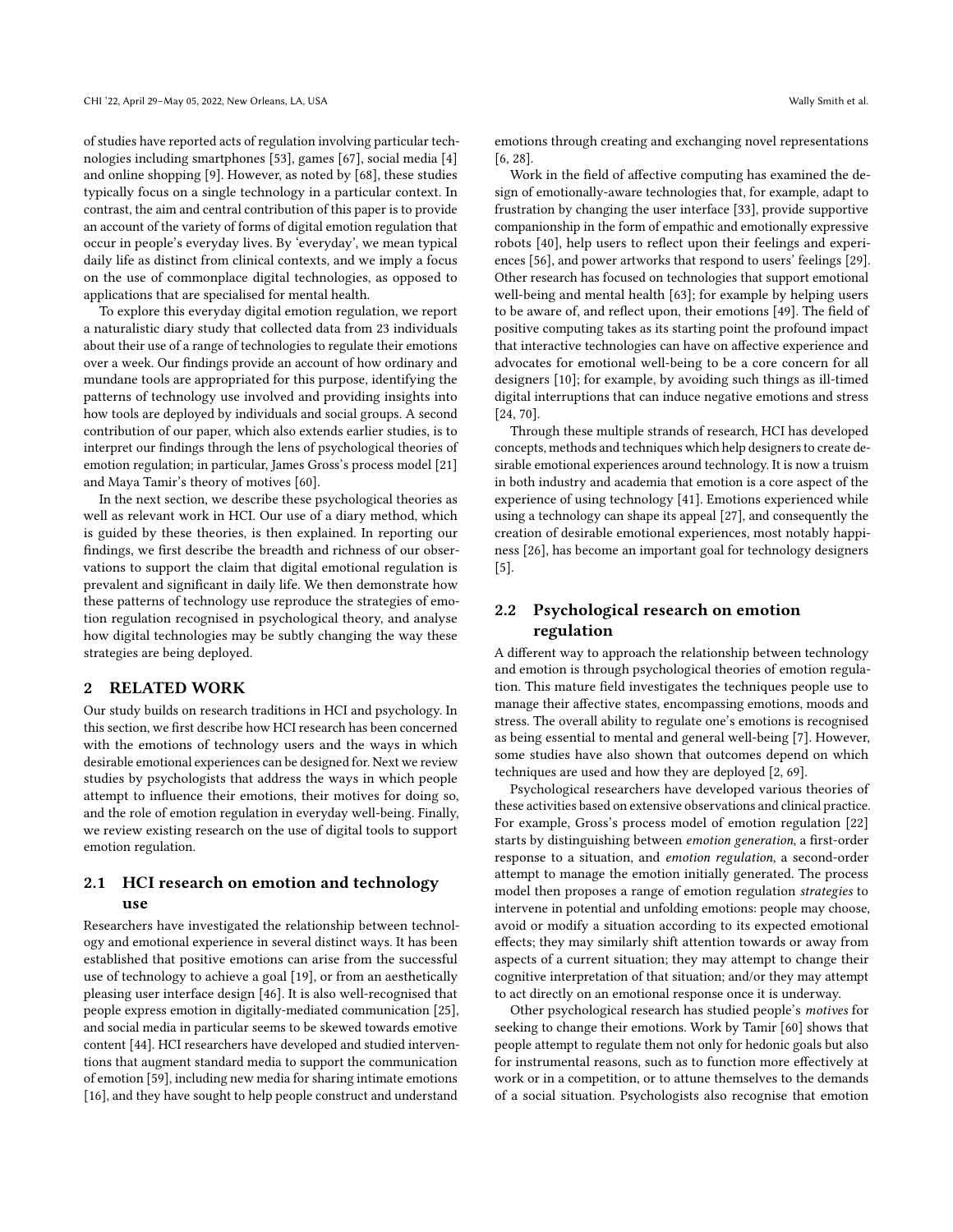regulation can involve not only modifying one's own emotions ('intrinsic' regulation) but also seeking to influence those of other people ('extrinsic' or 'interpersonal' regulation) [\[22\]](#page-12-3). People also sometimes seek help from others to regulate their own emotions [\[73\]](#page-14-1).

### 2.3 Research on digital emotion regulation

In recent years, a growing body of research has turned attention to the use of digital technology to manage emotions and moods. One research direction is the design and evaluation of novel tools that are highly specialised for this purpose. Typically these are interventions that attempt to develop emotion regulation skills, or help people to use those skills in difficult circumstances, or help people with a reduced ability to regulate. Such tools have been designed for school students [\[62\]](#page-13-14), children with ADHD [\[13\]](#page-12-18), and car drivers [\[47\]](#page-13-15), among others. Recent publications describe emotion regulation tools based on augmented reality [\[58\]](#page-13-16), virtual reality [\[54\]](#page-13-17), haptics [\[42\]](#page-13-18), robots [\[40\]](#page-13-9), soundscapes [\[45\]](#page-13-19), scent [\[15\]](#page-12-19), photos [\[12\]](#page-12-20), ecommerce [\[36\]](#page-13-20), comment systems [\[32\]](#page-12-21), music [\[34\]](#page-12-22), chatbots [\[48\]](#page-13-21), thermal patterns [\[65\]](#page-13-22), smart garments [\[38\]](#page-13-23), smartwatches [\[14\]](#page-12-23) and ambient lighting [\[72\]](#page-14-2).

A different line of research, involving naturalistic and observational studies, investigates the ways that people use existing technologies to support emotion regulation. There are very few HCI studies of this kind. One example is Eschler et al. who studied the use of phones and social media for emotion regulation by people with depression [\[18\]](#page-12-24). They were observed to use "bundles" of technologies to regulate emotions, thoughts and behaviours, including combinations of phones, social media, online videos, discussion forums, games and music. The most widespread technique was the "mental reset" in which a person uses technology to distract themselves from overwhelming negative emotions. Similarly, Kelly et al. conducted a diary study of university students' use of technologies to alleviate feelings of homesickness, and found a wide range of technologies were deployed for this purpose [\[31\]](#page-12-25). Recent research on multitasking found that people sometimes self-interrupt or take social media breaks to "micro-escape" from negative emotions [\[39\]](#page-13-24) or to maintain emotional equilibrium [\[30\]](#page-12-26). Kou and Gui analysed a discussion forum to study forms of interpersonal regulation within eSport teams, identifying digitally-mediated forms of regulation such as emoting in a chat channel to motivate team mates and soothe their frustrations [\[35\]](#page-13-25). These researchers classified the strategies that were observed using the process model of Gross, finding examples of all five strategy families. While emotion regulation often had an immediate hedonic goal of feeling better, players also had instrumental goals such as improving team cohesion and competitive ability.

Other observational research is occurring outside HCI, with psychology and media researchers studying emergent uses of technologies such as smartphones [\[53\]](#page-13-5), videogames [\[67\]](#page-13-6), music platforms [\[50\]](#page-13-26), online videos [\[43\]](#page-13-27), social networking platforms [\[4\]](#page-12-4) and gambling machines [\[57\]](#page-13-28). While HCI studies have mostly reported adaptive outcomes of digital emotion regulation [\[18\]](#page-12-24), psychologists have drawn attention to non-adaptive outcomes such as over-dependence on technology [\[20,](#page-12-27) [53\]](#page-13-5); though a recent study

by psychologists [\[11\]](#page-12-28) reported adaptive emotion regulation enacted via communication technologies during Covid-19 lockdowns. Taken together, these studies demonstrate that a wide range of commonplace technologies can be used to support emotion regulation. However, with the typical focus of each study on a single technology, little is known about the range of digital technologies that individuals deploy for emotion regulation in their everyday lives, and how they go about deploying them in tandem.

### 3 METHOD OF THE DIARY STUDY

Following our aim to observe the variety and extent of digital emotion regulation in everyday life, we chose to use a diary study method [\[55\]](#page-13-29) in which participants recorded relevant events over a 7 day period followed by an interview about their technology use and associated affective responses. The use of diaries to collect field data is widespread by social researchers [\[1\]](#page-12-29), with one prominent study in HCI recommending a duration of between one and two weeks [\[51\]](#page-13-30). Combined with a subsequent interview, the diary method places minimal limits on the richness of what can be captured, allowing participants to record and reflect on meaningful events across both work and social life. We decided that a 7 day period was long enough to capture a variety of episodes across work, family and leisure time, while also being short enough for accurate recall of events, including felt emotions, in a follow-up interview. Given the personal nature of the data collected, our study was subject to a rigorous ethics approval process by the institution of the lead authors, and great emphasis was placed on participants' well-being during all aspects the procedure.

### 3.1 Participants

We focused on adults of working age who were familiar with digital technology, as both an important demographic group and also a convenient population to sample. 23 office workers (15 female) aged between 18 and 59 were recruited through a university newsletter (see Table [1\)](#page-3-0). Most (16) were professional staff at the university, and 7 were research-only academics. The study was conducted during a strict lockdown in response to the Covid-19 pandemic. Participants were required to work from home, with very limited opportunities to meet and socialise with others or take part in activities outside the home. Consequently, many reported events and emotions related to the uncertainty and anxiety associated with the pandemic. While this meant that the events reported here are atypical in some respects, they may reflect future workplace trends [\[61\]](#page-13-31), and the lockdown created a powerful lens through which to view the nature of digital emotional regulation. Over this period, many participants were attempting to rebuild their usual physical activities in digital or partially-digital forms and were receptive to our invitation to reflect on this experience.

#### 3.2 The diary format

Diary methods vary widely in the format of recording used, from highly detailed narratives to simple logs of events without any contemporaneous interpretation or reflection required of participants [\[1\]](#page-12-29). We took a very minimal log-based approach consistent with the 'snippet technique' described by Salazar [\[55\]](#page-13-29). Anticipating that some of the events to be recorded might be sensitive and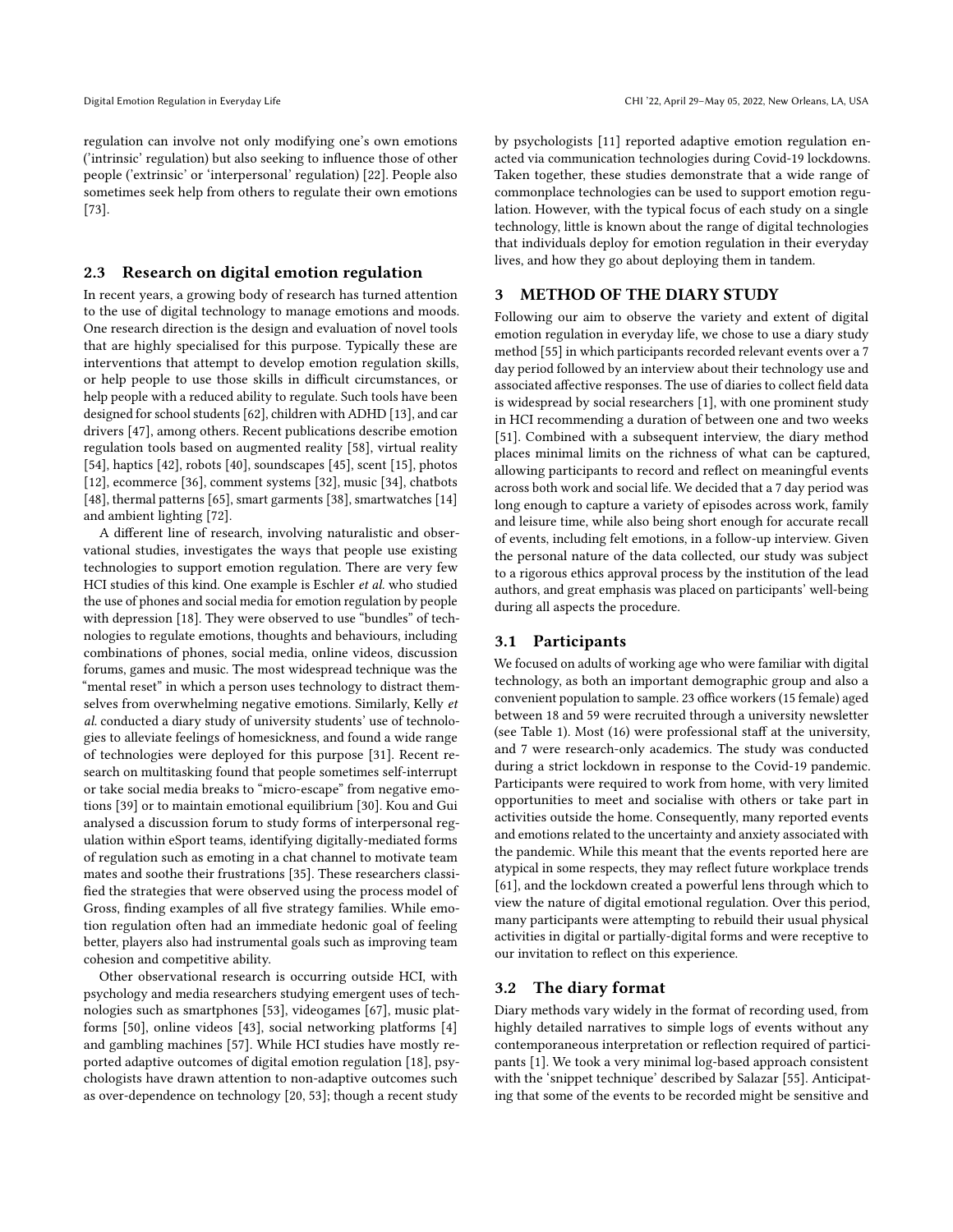<span id="page-3-0"></span>

| Participant     | Gender            | Age       | <b>Living Situation</b>                     |
|-----------------|-------------------|-----------|---------------------------------------------|
| P01             | Male              | 30-39     | Living with partner and infant child        |
| P02             | Female            | $40 - 49$ | Living with partner and two young children  |
| P03             | Male              | $40 - 49$ | Living with parents overseas (temporarily)  |
| P <sub>04</sub> | Female            | $40 - 49$ | Living alone                                |
| P <sub>05</sub> | Female            | $40 - 49$ | Living with housemate                       |
| P <sub>06</sub> | Prefer not to say | 50-59     | Living with partner and adolescent children |
| P07             | Female            | $40 - 49$ | Living with partner                         |
| P <sub>08</sub> | Female            | 18-29     | Living with parents and sister              |
| P09             | Prefer not to say | 30-39     | Living alone                                |
| P <sub>10</sub> | Male              | 30-39     | Living with partner                         |
| P <sub>11</sub> | Female            | 50-59     | Living with partner                         |
| P <sub>12</sub> | Female            | 18-29     | Living with parents                         |
| P <sub>13</sub> | Female            | 30-39     | Living with partner                         |
| P <sub>14</sub> | Female            | 50-59     | Living alone                                |
| P <sub>15</sub> | Female            | $40 - 49$ | Living with two young children              |
| P <sub>16</sub> | Male              | $40 - 49$ | Living with partner                         |
| P <sub>17</sub> | Female            | 18-29     | Living with parents and sister              |
| P <sub>18</sub> | Female            | 18-29     | Living with parents                         |
| P <sub>19</sub> | Male              | 30-39     | Living with partner and young child         |
| P <sub>20</sub> | Female            | 18-29     | Living with housemate                       |
| P21             | Female            | 30-39     | Living with housemates                      |
| P22             | Male              | 18-29     | Living with partner                         |
| P <sub>23</sub> | Female            | 18-29     | Living with partner                         |

#### Table 1: Participants in the diary study

might occur during challenging circumstances, we reasoned that a lengthy or onerous recording task might be intrusive and disturb the phenomena being studied, and it would likely fail to be completed. To minimize these possible problems, we instructed participants to log only selected episodes, specified as 'at least five' episodes over the diary week. To avoid priming participants with the ideas and language of emotion regulation, instructions given about what to record were deliberately open-ended and were specified as 'episodes when you use technology as part of your emotional life'. It was stressed that the focus was to be put on everyday emotional episodes and did not need to concern major life events. Participants were asked to record each episode by taking a short sequence of photographs and/or screenshots of the technologies involved and the physical setting, accompanied by brief written notes, sometimes called 'snippets' [\[55\]](#page-13-29), in a physical or digital note-pad. The primary purpose of these diary recordings was to provide memory prompts for participants to recall and reflect on the episodes in a later interview. On day four of the diary week, researchers sent an email reminder to each participant about the need to record events. No other reminders were sent.

#### 3.3 The interview process

Participants were inducted into the study through an initial briefing interview, lasting 15-25 minutes, with two researchers who gave instructions for how to make the diary recordings. At the end of the 7 day diary period, each participant underwent a second interview with the same two researchers for approximately one hour; this being sufficient to probe the 5 or more recorded episodes in detail. In practice, reported episodes varied greatly in their complexity and level of detail. In the second interview, participants first listed and briefly described the episodes they had recorded. They then provided further detail about each episode in response to open-ended questions: about the context; who was involved; how the technology use involved emotions; whether the participant commonly engaged in this activity; how they had learned or developed this form of technology use; and, whether they had recommended it to others. After completion of the second interview, participants were compensated with a \$50 digital shopping voucher. All interviews were audio recorded and transcribed for later analysis.

### 3.4 Thematic analysis

Four coders, all authors of the paper, conducted a thematic analysis of the interview transcripts based on Braun and Clarke's 6 phase approach [\[8\]](#page-12-30). To become familiar with the richness of the data (phase 1), each interview was first analysed by a single coder to identify the technologies involved and the affective states expressed. Interviews that were judged to be especially detailed or complex, were reviewed by a second coder in this early stage to resolve issues of interpretation. For each participant, a list of initial codes was developed that described potential cases of the intentional use of technology to influence emotions (phase 2). This focus on intentional acts follows directly from Gross's theory and provided a practical criterion to identify episodes of emotion regulation as distinct from first-order emotional responses that happened to occur around technology use. Although some early approaches in psychology posited a small set of 'basic emotions' (e.g., fear, anger,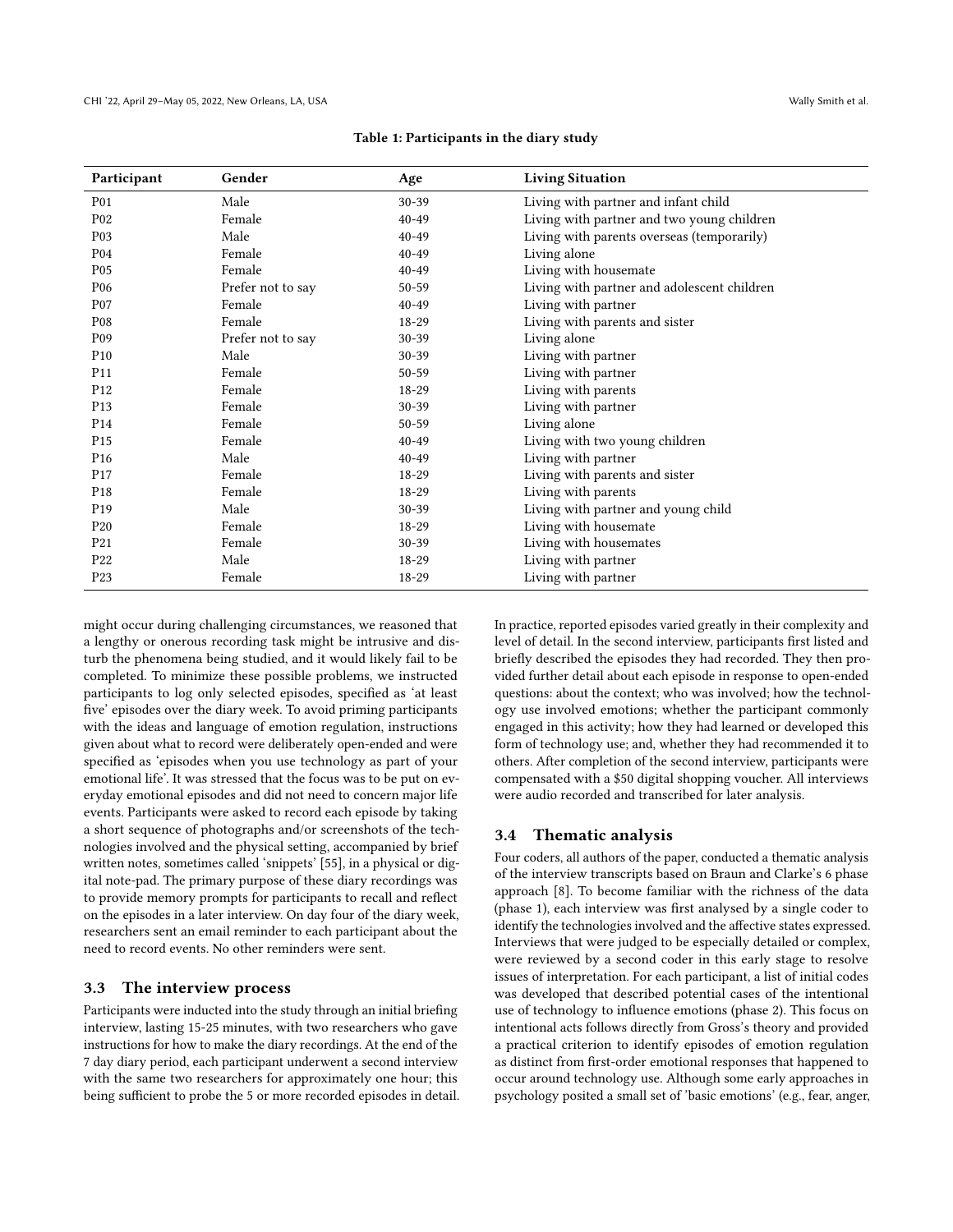<span id="page-4-0"></span>

| Type of Digital Tool          | Examples Reported in the Study (with number of participants reporting each)                                             |
|-------------------------------|-------------------------------------------------------------------------------------------------------------------------|
| communication tools           | email (5) SMS (1), WhatsApp (4), Facebook Messenger (5)                                                                 |
| social media                  | Facebook (6), Facebook newsfeed (2), Twitter (1), Instagram (4), Facebook birthday messages (1),                        |
|                               | Snapchat (1), Tumblr (1), 'various social media apps' (1)                                                               |
| group meeting tools           | Skype (1), FaceTime (3), Zoom (4), HouseParty (1), Teams (1), Google Classrooms (1), Google                             |
|                               | Hangouts (1)                                                                                                            |
| content consumption platforms | Spotify $(4)$ , iTunes $(1)$ , YouTube, $(9)$ , Netflix $(3)$ , audiobooks $(2)$ , podcasts $(1)$ , Coffitivity ambient |
|                               | sound app (1), own photos and videos (4), 'cats and dogs' photos (1)                                                    |
| commerce and information      | commercial websites (2), Google (3), GumTree (1), Reddit (2), food blogs (1), weather app (2),                          |
|                               | online banking (1), emergency warning app (1), Facebook Marketplace (1)                                                 |
| specialised activity apps     | CouchChoir (1), educational apps (2), exercise-related (4)                                                              |
| productivity tools            | Evernote, note-taking app (1), Google Docs (1)                                                                          |
| games                         | Words With Friends (1), Candy Crush (1), classic online games (1), puzzles (1), Scrabble-type (1),                      |
|                               | strategy (1), role-playing (1), shooter (1), Monster Hunter (1), World (1)                                              |
| non-digital                   | television $(3)$ , newspapers $(2)$ , radio $(1)$ , phone (voice) $(6)$                                                 |

#### Table 2: Technologies reported in interviews

joy, sadness, disgust, and surprise [\[17\]](#page-12-31)), our analysis allowed for the existence of a broader and more nuanced range of affective states that might be subject to regulatory efforts.

Identifying and reviewing themes in the data (phases 3 and 4) were conducted in tandem, involving iterative and consensual coding by all four coders to agree on a single overall list of reported cases of digital emotion regulation. At this stage, each episode was documented in a narrative form with sufficient detail to capture its context, including any reflections by the participant on the frequency of using a particular technique, its efficacy, and how it had been acquired.

The step of defining and naming themes (phase 5), was more straightforwardthan most thematic analyses, in principle at least, because we interpreted them in relation to Gross' strategy families (Table [3\)](#page-5-0) and Tamir's motives (Table [4\)](#page-8-0). However, as we will describe, some adaptation of strategy definitions was needed to describe events in the digital realm, and some additional themes were identified that fell outside of the two psychological theories being applied. This final identification of themes, along with the empirical instances under each category, formed the basis of the account developed and presented in the next section (phase 6).

#### 4 FINDINGS

Across the week of the diary study, a rich and extensive variety of episodes involving technology and emotion was reported by 21 of the participants, with just 2 (P15 and P16) reporting none. Significantly, a wide range of ordinary technologies were involved, including tools for communication, group meetings, social media, news websites, productivity apps, and games (Table [2\)](#page-4-0). There was also a rich diversity of expressions of affective experience, including common emotions (e.g., 'joy', 'comfort', 'anxiety', 'loneliness', 'boredom',) as well as many more idiosyncratic expressions (e.g., 'feeling in love', 'feeling connected', 'guilt', 'nostalgia', 'vindicated', 'dreariness', 'impatience', 'being silly', 'overwhelmed', 'grounded in normality', 'insulating' oneself, 'freaking out', 'antsy', 'serenity', 'feeling of being cared for', 'manic', 'under pressure to deliver', 'super tired', 'sense of accomplishment'). As one specific illustration

of this wide range of episodes, participant P08 reported emotional aspects of the following forms of technology use: extensive phone calls to a friend; extensive ongoing social activities through various apps including HouseParty, Facebook Messenger and Facetime; sharing the outputs of her craft activities through Instagram; bingeing on Netflix to feed later social exchanges; participating in an online gym class; participating in an online dance class; using My-Zone to connect with exercise partners and share performance data; using Duolingo to combat boredom in short gaps of time; extensive online searches for scientific information about Covid-19; and watching mundane YouTube videos at bed time to relax.

# 4.1 Digital implementations of emotion regulation strategies

The main goal of our analysis was to identify and interpret instances of digital emotion regulation in the rich and varied diary and interview data. For an activity to be interpreted as emotion regulation, it was necessary for the participant to report an intention to deliberately change or influence their own or someone else's emotional state. In this section we present the various activities identified in terms of the strategy families of Gross's process model [\[21\]](#page-12-2), as summarized in Table [3.](#page-5-0) Interpreting our observations against these strategy families provides a way to understand how digital emotion regulation relates to traditional non-digital techniques, and allows us to identify ways that the digital may be influencing how emotion regulation is being enacted.

4.1.1 Situation selection. The first family of strategies in the process model involves approaching situations that are perceived as likely to elicit desired emotions and/or avoiding situations that are likely to elicit undesired emotions. Translating this strategy to a digital context hinges on how we interpret the notion of a 'situation'. In the physical realm, a person might enact situation selection by choosing, for example, to go to the cinema rather than attend a stressful family gathering [\[21\]](#page-12-2). In the digital realm, a similar choice might be made to immerse oneself in a virtual situation; for example, a person may put on their headphones and watch an online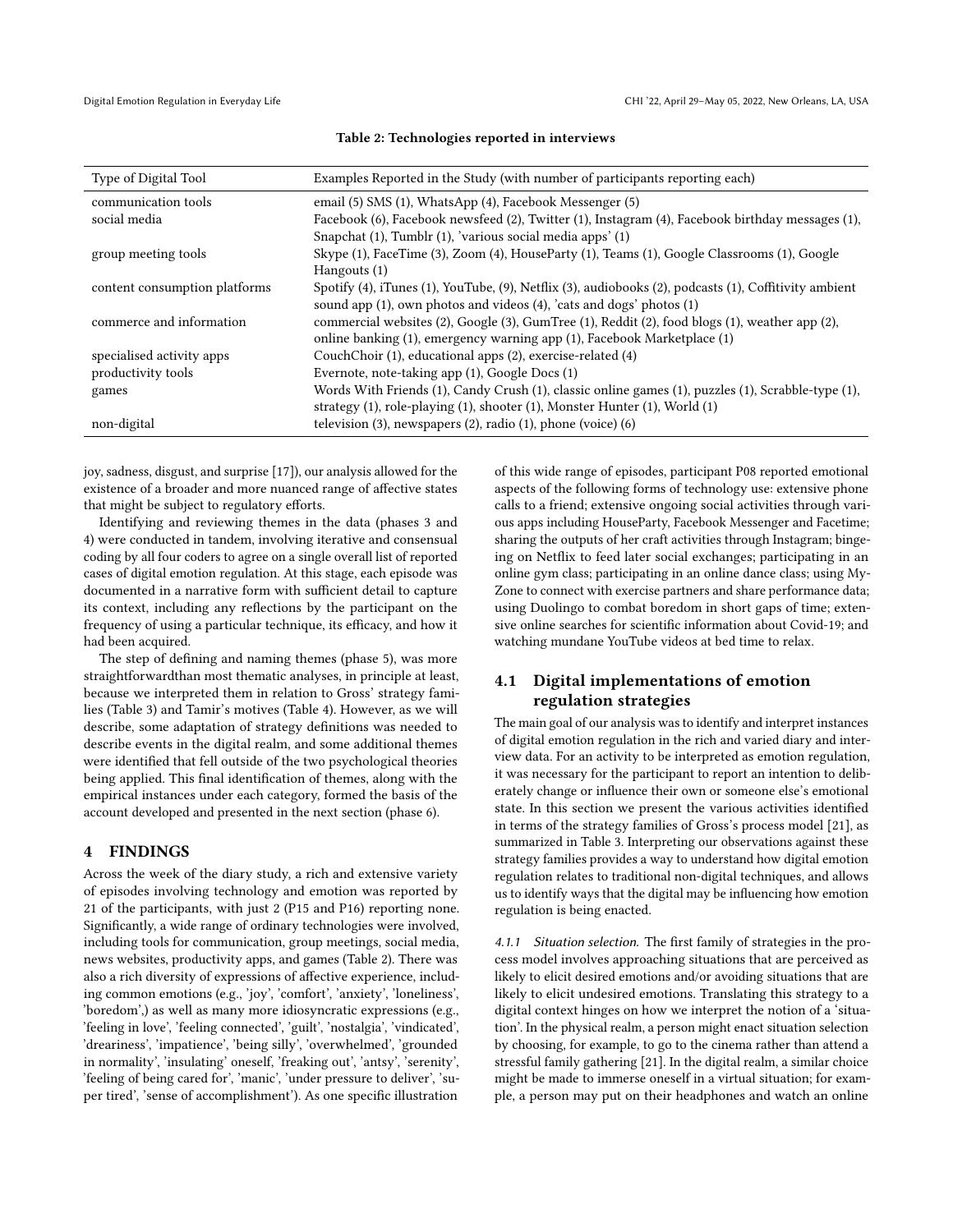#### Table 3: Examples of emotion regulation classified into strategy families of the process model (Gross, 2015 [\[22\]](#page-12-3))

<span id="page-5-0"></span>

| <b>Strategy Family</b>                                                                                                                      | <b>Example Strategies</b>                                                                                                                                                                                                                                                                                                                                        |
|---------------------------------------------------------------------------------------------------------------------------------------------|------------------------------------------------------------------------------------------------------------------------------------------------------------------------------------------------------------------------------------------------------------------------------------------------------------------------------------------------------------------|
| <b>Situation Selection</b><br>(seeking / avoiding a situation that one expects<br>will give rise to desired / undesired emotions)           | Non-digital examples (from Gross 1998, 2015) [21, 22]<br>Go to a movie. Avoid a mean co-worker.<br>Digital examples (reported by participants)<br>Get immersed in a comforting audio book from childhood.<br>Block out household and enjoy "me time" by watching Netflix on an iPad with<br>earphones.<br>Joining Friday-night drinks in Zoom (during lockdown). |
| Situation Modification<br>(changing aspects of a situation in order to change<br>its emotional impact)                                      | Non-digital example [21, 22]<br>Convince a neighbour to tone down a loud party.<br>Digital examples (reported by participants)<br>Make a dreary shopping task fun by using Siri to help.<br>Resolve frustration at not going to the gym by watching an exercise video.                                                                                           |
| <b>Attentional Deployment</b><br>(focusing on or away from emotion-eliciting<br>aspects of a situation in order to gain desired<br>emotion) | Non-digital example [21, 22]<br>Distract from a depressing work meeting by thinking about vacation plans.<br>Digital examples (reported by participants)<br>Check email to disengage from an unpleasant work situation.<br>Reduce anger by playing a quick phone game.                                                                                           |
| Cognitive Change<br>(reappraising a situation in order to alter its<br>emotional impact)                                                    | Non-digital example [21, 22]<br>Compare one's situation with that of a less fortunate person.<br>Digital examples (reported by participants)<br>Search for news about Covid-19 impacts on the economy.<br>Deep-dive Google searches to combat uncertainly around a particular event.                                                                             |
| Response Modulation<br>(altering an ongoing emotional response or<br>expression towards a more desired one)                                 | Non-digital examples [21, 22]<br>Use of alcohol, deep-breathing, exercise or social sharing to change how one feels.<br>Digital examples (reported by participants)<br>Listen to music to soothe worries that cooking will not work out.<br>Prolonging a positive feeling about good news by messaging it to others.                                             |

movie on an iPad to 'remove themselves' from their housemates who nevertheless remain physically proximal in the same room (as reported by P11). In our analysis, we decided that 'situation' in a digital context was any immersive activity or environment that strongly engaged a person's attention for a sustained period, bar minor distractions.

The clearest examples of situation selection were the many cases where participants chose to join digitally-mediated social meetings or gatherings undertaken to achieve a positive boost: for example, a Facebook group used hedonically (P11); the discussion of riddles online with family members to create joy through shared activity and 'not just sharing information' (P04); the activity of communal choir singing through the app 'Couch Choir' for shared joy (P06); a regular use of Facebook Messenger 'to do the crossword' with friends (P18); an online Facetime or Zoom meeting with friends to alleviate worry about them and to give each other a positive boost (P06); and the use of Facebook Messenger for the sense it gave a participant of 'hanging out' with friends, to combat sadness and because it 'feels sort of nice' (P12). Sometimes these acts went

beyond one-off events: P13 established regular Friday social drinks over Zoom, and P12 created a new habitual practice of meeting with friends online.

In other cases, people avoided a particular virtual situation because of its expected undesirable emotional consequences, as when P08 declined to meet on the app HouseParty because of its affordance of intrusive drop-ins. In another example, P03 avoided the 'annoying' multiple message exchanges between himself and international work colleagues by deliberately messaging them during their nighttime.

Some participants reported how they carefully selected social situations for particular emotional effects. P12 described how she had routines for meeting up with three distinct defined groups online both for reassurance that 'they are OK' and for a sense of social connection: an established circle of friends, a new group, and her family including a father with disabilities. P03 described deliberately choosing to play the game 'Words With Friends' because of its 'soothing' effect, and also because it involved a very distant form of sociality with players known to him only remotely,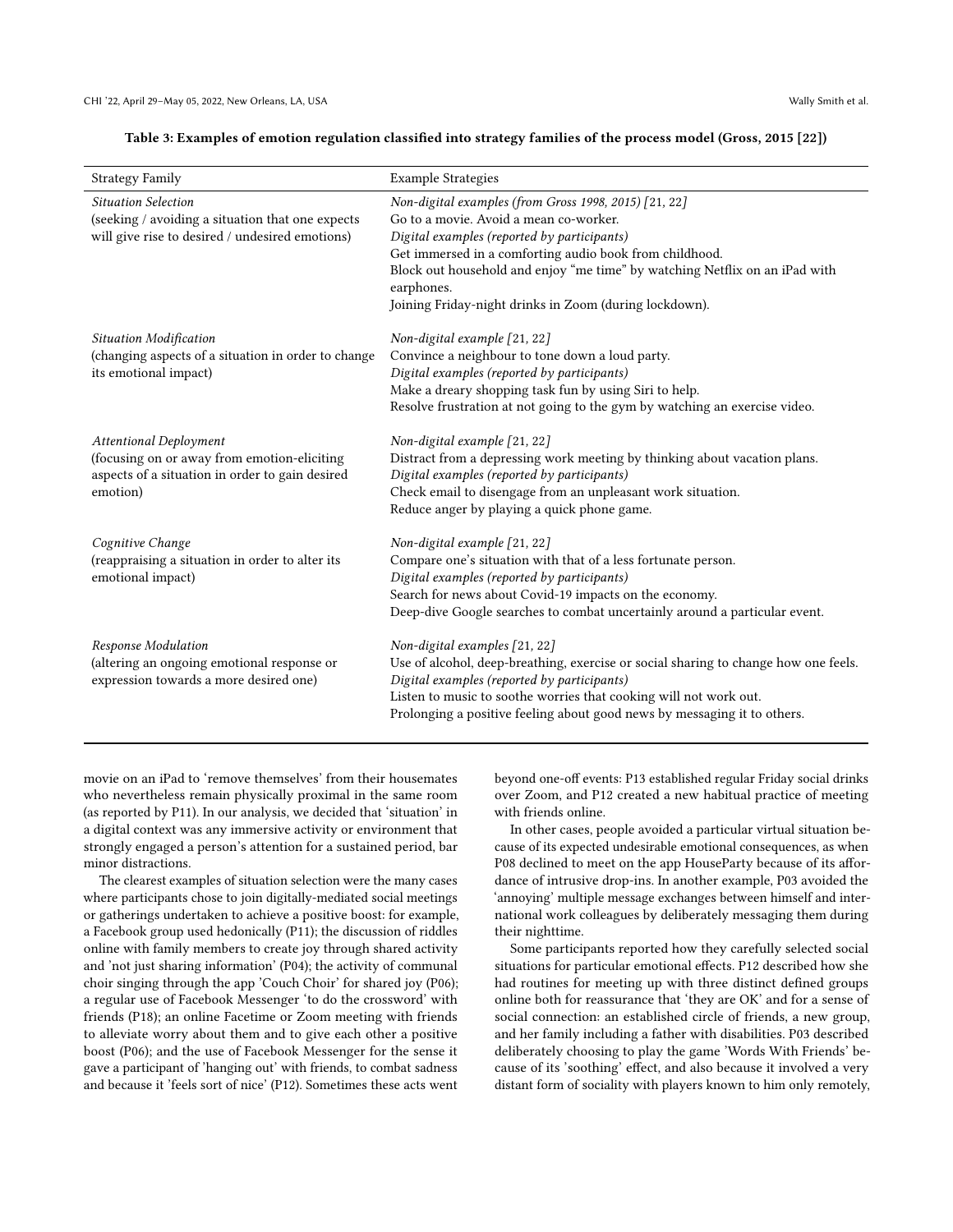such as his friend's mother, thereby avoiding the potential emotional turbulence of his normal WhatsApp chat activity with closer connections.

There were also many reports of selecting solitary virtual situations with the goal of achieving a desired emotional experience. P03 immersed himself in 'life's nostalgia' by allowing one hour to browse an Instagram feed (not a tool he regularly uses) from his graduate school, to gain 'respite' from anxiety about events related to Covid-19 through a sense of joy and comfort from memories of earlier times. P19 described how he read long news articles to relax at the end of the day when his young child was asleep. P08 used a technique to relax in the evening of switching away from her social media to something deliberately non-social: watching mundane and offbeat 'random Buzzfeed videos'. As noted, P11 regularly watched a movie on an iPad with earphones, disconnecting from both work messages and communications with her household, an isolation described as 'me time'. P09 selected 'escapist films' on Netflix 'to insulate his psyche' from 'present worries' about the Covid-19 situation. Again, careful selection of the emotional outcomes of these virtual situations was often reported: audio-books were used by only one participant, who described choices between the comfort of a childhood favourite story versus sad stories when wanting 'to cry' (P18). In one extreme case, P05 described routinely seeking movies with specific emotional effects, for example 'to cry' to, and sometimes watched the ending of a film first to check that it was 'happy' before committing to watch the whole thing.

In some cases, participants described a technique of gaining comfort in the present by planning for a positive situation in the near future. In other words, the very act of selecting a future situation in itself could have an emotional effect that was exploited. P06 described the sense of 'reassurance' of having made a booking for a later social meeting online; and similarly P08 reported that simply having an online dance class in her schedule gave her a positive boost of knowing that she 'will feel really good'.

4.1.2 Situation modification. When a person has entered an emotion-eliciting situation, the next strategy family in Gross's process model involves seeking to modify that situation to yield a desired influence on emotions. Again, this strategy requires some translation in its application to the digital realm. The activities we described in the previous section all involved selecting or avoiding a virtual situation. In contrast, the activities we now identify as situation modification all involved constructive acts that sought to reshape aspects of a current situation using technology.

There were several cases of participants adding or removing aspects of a situation to achieve emotional effects; for example, P21's incorporation of Siri to make her dreary shopping planning task more fun. Most commonly reported were efforts to reconstruct normal routines in a digital form under the Covid-19 lockdown. While these could equally be seen as a kind of situation selection, they were more typically reported by participants as efforts to modify their current situation and its emotional challenges: for example, needing to feel 'grounded' in these 'weird' times (P08). P11 described an 'antsy' feeling of not being able to go to the gym, and the successful substitution of an exercise app and a daily 30-minute workout to remove this feeling. Similarly, P09 and P13 shifted their yoga class to a YouTube version, for its 'calming' effect

(P13). In a different kind of example, one with only limited success, P23 attempted to regain her normal enjoyment of eating out by substituting it with searches through food subreddits.

4.1.3 Attentional deployment. Another potential strategy is to direct attention towards or away from emotion-eliciting aspects of a current situation, often implemented through distraction or enhanced concentration. The boundary between the strategies of situation modification and attentional deployment was hard to discern in some cases of digital emotion regulation in our analysis. Nevertheless we attempted to maintain this distinction by identifying efforts to focus attention on certain aspects of digital interactions for only a limited time without seeking to change the nature of the surrounding situation.

Games were the most often reported devices in connection with efforts to deploy attention for emotional reasons, with mobile and casual games being particularly significant: for example, P05 played Candy Crush to alleviate boredom; P19 played Scrabble-like games to distract from frustrating episodes with his daughter; while P18 played games to avoid anger, describing it as 'something to do with my hands'. Instrumental apps were also reported as being potential tools for distraction. In situations causing negative feelings, such as work meetings, P22 checked email as a distraction to temporarily 'disengage' from the present situation, and felt that he was doing this more often during the Covid-19 lockdown. When feeling 'tired and uncertain' about work demands during the day, P16 distracted himself by browsing products in Facebook Marketplace. Similarly, P14 sought a feeling of 'escapism' by browsing properties on a real estate website and planning hypothetical holidays using a flights comparison site.

4.1.4 Cognitive change. The next family of strategies that people might deploy involves changing their cognitive evaluation of a current situation to promote a more desired emotional response. There were fewer reports of this strategy in our study, but some cases were observed in the activities of searching for news and information to address anxiety about world events. P11 reported an almost obsessive search for news about Covid-19 impacts on the economy and arrangements for final year high school exams, both affecting her family. P10 described the sudden need to do extended Google deep dive searches to combat uncertainly around a particular event. While P13 described the use of 'Dr Google' to gain perspective on health anxieties.

Another kind of attempted cognitive change was observed for situations when people's immersion in an online social environment threatened to generate negative feelings. One response was to actively re-appraise the situation by posting and encouraging more positive content or messages. P08 posted on Instagram to elicit positive responses and make herself 'feel good', to 'feel like people are still engaging with my life' and to dispel the 'fear of loneliness'. Similarly, P04 posted images of re-usable masks she had made with the aim to 'validate' herself; and P17 assuaged her emotional reactions to news stories by seeking out other people's opinions on social media, and to get a sense of being 'validated' when other people had the same reaction.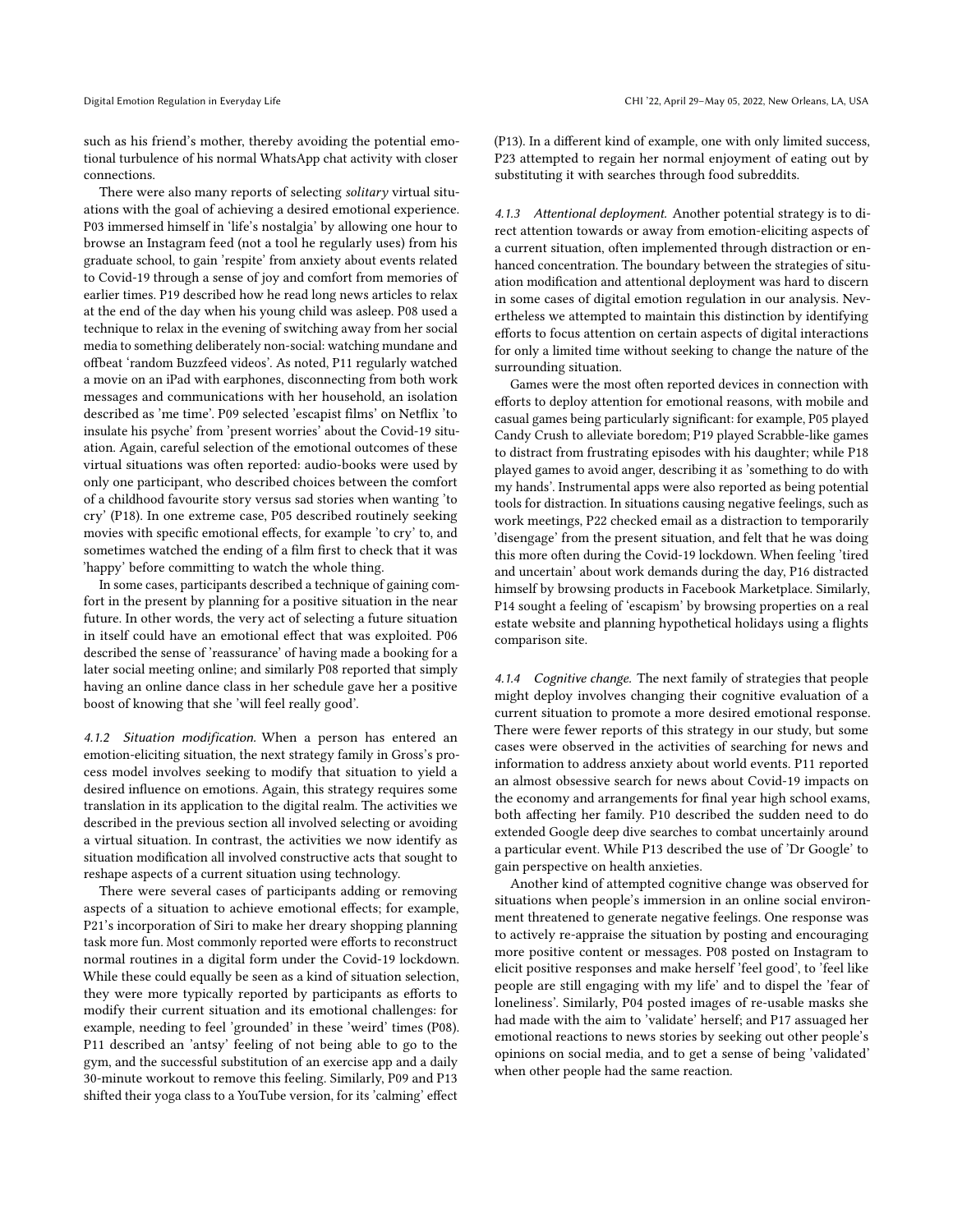4.1.5 Response modulation. The fifth strategy family is where people act directly to change a current emotional response or its expression. The clearest cases were acts of listening to, reading or watching specific digital content to counter some ongoing emotional state. Music, for example, was used by many to alter an emotion without changing a current activity or focus of attention: for example, to steer frustration and anxiety towards a more confident and upbeat experience (P08); to soothe feelings of agitation at technology (P05); and to directly counter worries that cooking might not work out (P23). Often participants described selecting between different styles of music motivated by different emotional goals: e.g., choosing a particular band to counter feelings of frustration while cleaning and cooking (P15). P18, a trained classical and jazz musician who does not normally listen to pop music, reported previously discovering that certain pop music could displace the sadness caused by a relationship breakdown with happiness, and had continued to use Spotify to identify songs for this specific emotion-altering purpose.

Dyadic social interaction, between the participant and just one other person, was another commonly-reported method of attempting to influence an ongoing emotion. For example, P08 reported dealing with the sadness of a news story by making a phone call to her mother, while also attempting to boost her sense of being connected to each of her friends individually through greater use of WhatsApp messages. Similarly, P14 combatted feelings of isolation by emailing a photo to her daughter. P04 reported the use of two such dyadic interactions on one occasion to attempt to combat extreme feelings distress and the sadness 'of being isolated'. The first attempt, talking to a friend by phone, failed to create a positive effect, but the second attempt, using Messenger to communicate with another friend, was more successful and brought her to a more settled and 'hopeful' state.

Another kind of response modulation was the use of technology to sustain or intensify an ongoing positive emotional experience. While the original emotion may not have been the result of effortful regulation, the subsequent goal to sustain it was a deliberate intervention. One technique to achieve this was to communicate some aspect of the experience to others, whose reaction would then prolong the positive effect on the sender: P04 messaged a friend about a mutually-loved song currently playing; P10 prolonged the positive boost of some good news about a friend being engaged by repeatedly communicating it to others; when out with some family members, P15 described seeing a giant moon and intensified the experience by sending a photo of it with a birthday message to a relative. In one case, sustaining an emotion involved only the participant themself: P09 carried forward the positive feeling of watching a film by listening to its soundtrack in the following days.

### 4.2 Motives for digital emotion regulation

Having interpreted the reported activities of digital emotion regulation in terms of Gross's strategy families [\[21\]](#page-12-2), we now analyse what motivated their deployment using the model of Tamir [\[60\]](#page-13-3), as summarised in Table [4.](#page-8-0) The identification of motives accurately from our diary and interview data was sometimes difficult and our account here is more speculative. However, overall we found that the motivations for digital emotion regulation displayed a similar

pattern to traditional approaches described by Tamir. Most reported cases were hedonically motivated, usually prohedonic (seeking pleasure), but with also clear cases of instrumental motives, typically related to performance and social goals.

An example of a prohedonic motive was listening to music to trigger happy memories (P04), while examples of the less common contrahedonic motive included seeking sad stories in audiobooks, 'to cry' (P18), and in Netflix movies (P05). Examples of instrumental motives, where emotion was regulated in the service of practical goals, included P22 listening to music on YouTube to get in a positive mood for work (performance goal), P14 venting anger through commenting publicly on a Facebook post (epistemic goal), and P23 sharing 'silly' content with a colleague (social goal).

It is likely that some of the actions we identified as 'hedonic' were in fact aimed at managing moods for improved performance at work or getting on better with colleagues. Tamir [\[60\]](#page-13-3) discusses the difficulty of this classification given that emotion regulation frequently serves combinations of hedonic and instrumental motives.

# 4.3 Interpersonal emotion regulation within social groups

Technology-mediated social interactions raised special issues about digital emotion regulation that we now describe. A distinction is made in psychological theories between intrinsic and extrinsic emotion regulation [22], referring to whether the effort is directed towards altering one's own emotions or those of others. A strong theme in our interviews was that participants frequently appeared to be managing the interplay of emotions between members of a social group, or attempting to invest in the emotional resources of the group, in ways that seem to go beyond a binary distinction between intrinsic and extrinsic. Such events could involve a complex multiplicity of emotional events: P06 described a call to a friend in New York, during a Covid peak, to gain reassurance when she was fearful and 'hoping I wouldn't hear really bad news'; and P10 described hearing, almost concurrently, the happy news of a friend's engagement through WhatsApp, the unsettling news of a seriously ill relative via Zoom, and the very sad new of a family death via **SMS** 

A common report which points to the complexity of interpersonal emotion regulation is where people acted to boost the positive emotions of others, knowing that this act would, in turn, boost their own feelings. For example, P02 shared family videos for the satisfaction of letting others know that 'we are thinking of them'. P13 described the 'warm glow' she got by being the member of her group of friends who organised their Zoom drinks. P09 described how using Facetime and Zoom to reach out to friends had a positive effect, and P10 described not only the 'super comforting' effect of online social groups but also the positive feeling 'of helping others'.

In other cases, an even more complex interplay of emotions figured in participants' motivations. P19 decided to show old family videos to his 2-year old daughter as a way to address her emotional state of being stressed and overtired; but equally, the intention was to minimize the stress and possible tension between the two parents. P12 played her elderly father's Chinese music on her iPad and listened with her family as a way to bring a sense of connection between family members. She described this as using music to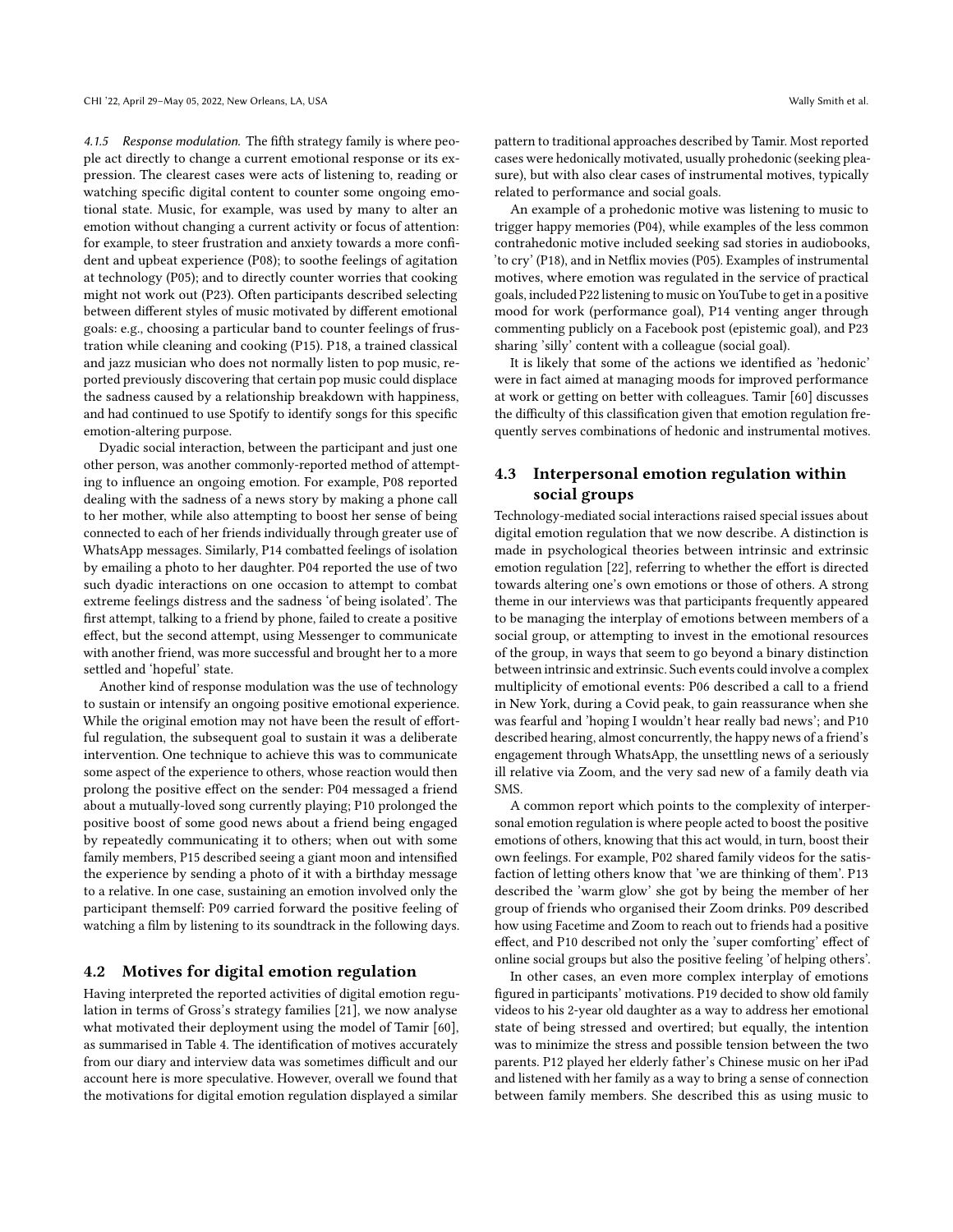#### Table 4: Examples of digital emotion regulation categorized in terms of motives (Tamir, 2016 [\[60\]](#page-13-3))

<span id="page-8-0"></span>

| Motive                                                                 | <b>Example Strategies</b>                                                                    |
|------------------------------------------------------------------------|----------------------------------------------------------------------------------------------|
|                                                                        |                                                                                              |
| Hedonic (changing how one feels)                                       |                                                                                              |
| - Prohedonic                                                           | Non-digital examples [60]                                                                    |
| (seeking to increase pleasurable                                       | Look away from an upsetting scene.                                                           |
| or decrease painful emotions)                                          | Go for a run, to de-stress.                                                                  |
|                                                                        | Digital examples (reported by participants)                                                  |
|                                                                        | Play selected music to trigger happy memories.                                               |
|                                                                        | Watch escapist films on Netflix to distract from reality.                                    |
|                                                                        | Read Instagram posts from alma mater for nostalgic comfort.                                  |
|                                                                        | Enjoy "me time" by watching Netflix on an iPad with earphones.                               |
| - Contrahedonic                                                        | Non-digital examples [60]                                                                    |
| (seeking to decrease pleasurable                                       | Seek to experience fear from horror movie, or sadness from music.                            |
| or increase painful emotions)                                          | Digital example (reported by a participant)                                                  |
|                                                                        | Listen to sad audio books when wanting to cry.                                               |
| Instrumental (changing how one feels to achieve a goal beyond emotion) |                                                                                              |
| - Performance                                                          | Non-digital examples [60]                                                                    |
| (seeking emotions that lead one                                        | Boost anger to more effectively confront a rival, or sadness to improve                      |
| to behave or think more effectively)                                   | analytic thinking.                                                                           |
|                                                                        | Digital example (reported by a participant)                                                  |
|                                                                        | Listen to music on YouTube to get in a positive mood for work.                               |
| - Epistemic                                                            | Non-digital example [60]                                                                     |
| (seeking emotions that inform                                          | Seek to experience anger in the face of injustice, perhaps to confirm                        |
| about oneself or the world)                                            | self-image.                                                                                  |
|                                                                        | Digital examples (reported by participants)                                                  |
|                                                                        | Obsessively consume anxiety-inducing news about world events.                                |
|                                                                        | Check in on friends and family online to feel reassured.                                     |
| - Social                                                               | Non-digital examples [60]                                                                    |
| (seeking emotions that promote                                         | Be happy, to appear attractive to others.                                                    |
| desirable social relationships)                                        | Conform to group emotion to promote identification.                                          |
|                                                                        | Digital examples (reported by participants)                                                  |
|                                                                        | Share silly content on WhatsApp with a colleague to promote friendship.                      |
|                                                                        | Play old family videos to calm a stressed child and prevent conflict<br>between the parents. |
|                                                                        |                                                                                              |

project her own positive mood to other members of the household. P15 described how her niece was sad to be alone on her birthday with only her mother, and how the extended family had set up a birthday party through WhatsApp in which three households of relatives sang Happy Birthday together.

Another aspect of these complex social exchanges was the way participants appeared to be investing in emotional resources for the group. P08 described how she deliberately binged on Netflix to get material to feed into later online conversations with friends. P22 extended the enjoyment of a date with his partner by continuing to play a video game together even though the game itself was

no longer a challenge. P02 described the use of a digital journal of family events that she and her husband co-authored as a resource for the whole family to draw emotional strength in the future.

# 4.4 Digital emotion regulation failures and resistance

Failures of emotion regulation have been recognised by psychologists with a distinction made between 'failing to regulate' at all, and 'mis-regulation' through the unsuccessful application of a technique [\[23\]](#page-12-32). No cases of failing to regulate were reported, though this is likely to be a limit of the diary method. However, many cases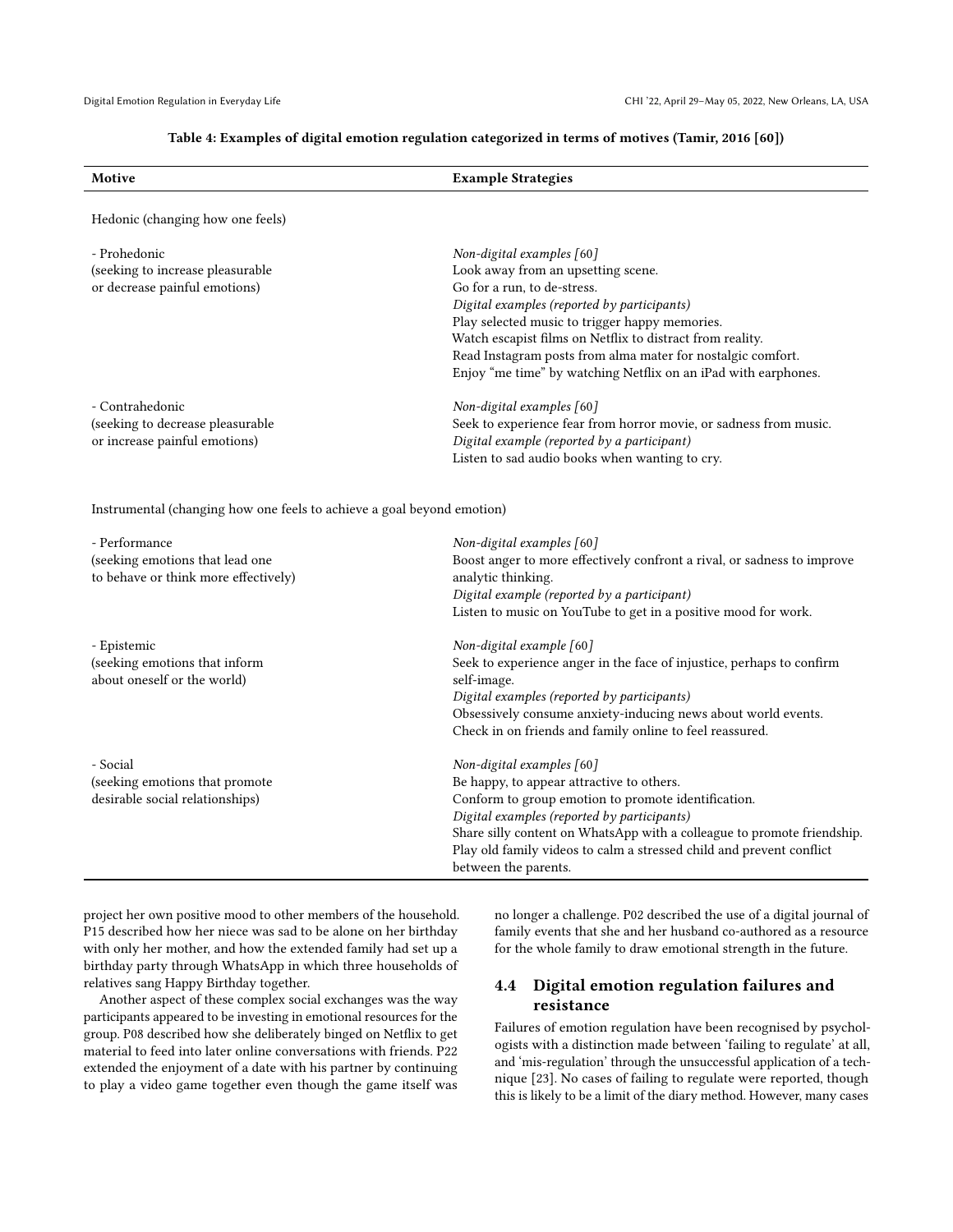of mis-regulation were observed. Some of these were described as recurring dysfunctional patterns of attempted emotion regulation. P17 described her habit of scrolling through social media apps before Zoom meetings, even though she doubted that it had the intended effect of reducing anxiety. P11 described how she attempted to quell anxiety about Covid-related events, including the economic situation and her children's high school graduation exams, by frequently searching for news updates; but also reported that she regarded this behaviour as 'obsessive' and that it contributed to greater anxiety and rumination. P21 expressed concern that she was over-checking her phone, and that she sometimes incorrectly reframed this as being productive to gain a 'sense of accomplishment'. She described looking for phone notifications as 'validation' or a 'pick-me-up' after an unsatisfactory social interaction. A similar account by P22 describes how he used email as a distraction to 'disengage' with unpleasant aspects of a work situation but thought that this had become an ineffective habit.

There were a few reports of a third kind of failure, that we will call *disrupted regulation*, where the problem was created by unintended emotional effects of the technology being deployed. Sometimes these were due to usability problems: P22 normally used YouTube music to lift his spirits, but noted that it could cause frustration when it automatically started playing music that he found unpleasant. P22 attempted to reduce stress by playing the Stellaris video game, but became annoyed at the complex nature of the game play. Similarly, P23 described as inherently risky her use of the Monster Hunter game for a boost: if she won it would lead to her being happy and motivated, but if she lost it typically left her frustrated and disappointed. In still other cases, the contrary effect of the technology was more deeply situated in the user's life experiences: P08 described how social apps could sometimes make her sadder because they drew attention to her distance and separation from friends and family, and similarly how health monitoring apps could elicit the sadness and frustration of failing to keep up with an exercise regime.

### 5 DISCUSSION

We opened this paper by considering the possibility that the relationship between emotion and technology may be entering a new phase in which users are increasingly deploying technologies intentionally to manage their emotional states. Our diary study found clear evidence for this kind of digital emotion regulation in people's everyday lives, often carried out in highly personalised ways and drawing on a broad range of commonplace technologies. Although our sample was self-selecting and consisted of office workers who were all familiar technology users, the extensive reports by 21 of our 23 participants suggest that digital emotion regulation is likely to be a widespread phenomenon in at least some sectors of society. We now consider some larger themes and implications that emerge from these findings.

# 5.1 Digital technologies are re-shaping patterns of emotion regulation

We have attempted to show how the rich variety of digitallymediated activities of emotion regulation reported by our participants can be broadly aligned with the five strategy families of

Gross's process model [\[22\]](#page-12-3) (Table [3\)](#page-5-0). Similarly, though less central to our analysis, the motives that participants expressed in our study (Table [4\)](#page-8-0) were shown to align with Tamir's categories [\[60\]](#page-13-3), including both hedonic and instrumental objectives. In other words, what may first appear as a somewhat homogenous, and often seemingly trivial, flow of everyday digital activities, can be understood through our analysis as the enactment of established techniques of emotion regulation with particular objectives. The following activities exemplify this interpretation: entering into an extended bout of messaging friends to enjoy their company (situation selection); attempting to change a current state of being exercise-deprived by watching a yoga video for a sense of fulfilment (situation modification); momentarily distracting oneself with email during an unsettling work meeting (attentional deployment); seeking to avoid distressing uncertainty by online searches for new information (cognitive change); and choosing to soothe an ongoing feeling of unhappiness through watching amusing videos online, or prolonging a positive feeling by messaging good news to friends (response modulation).

This broad alignment with psychological theory suggests that digital emotion regulation largely reproduces the patterns of its non-digital or traditional forms. Indeed, many digital activities can be seen as simple translations of existing practices, such as listening to music, exercising, shopping, and interacting with social groups. However, our findings also suggest that digital technologies may be subtly changing the way these strategies are being deployed. Gross's process model [\[22\]](#page-12-3) is framed strongly around the notion of physical situations that evoke emotions, and much non-digital regulation involves selecting or modifying those situations, attending to certain aspects of them, and reappraising their significance. In the digital realm, the boundaries between virtual situations, such as attending a remote meeting or watching an online movie, are more fluid. People can more readily choose and switch between such virtual situations, and can more readily deploy attentional distractions within them. Consequently, as our findings suggest, digital technologies present a greater array of strategy choices that can be more readily deployed with less effort or cost.

Furthermore, we observed many examples of people creating new and highly personalised forms of emotion regulation by combining technologies and digital activities for particular emotional outcomes, such as listening to audio-books while puzzle-solving, and prolonging the emotional boost of an 'escapist' movie by relistening to its musical soundtrack. We also observed cases of digital resources being used to augment non-digital acts, such as listening to upbeat music when walking. Therefore, while digital emotion regulation reproduces the broad strategies of its traditional antecedents, our study also points to a new degree of fluidity and personal innovation around emotion regulation enabled by digital means.

#### 5.2 The emergence of emotional toolkits

One of the most striking aspects of our findings is the sheer multiplicity of digital resources that participants appropriated to influence their emotions on an everyday basis, drawing on the constant and increasing presence of these tools in many areas of life. As we noted in the Introduction, previous studies have reported the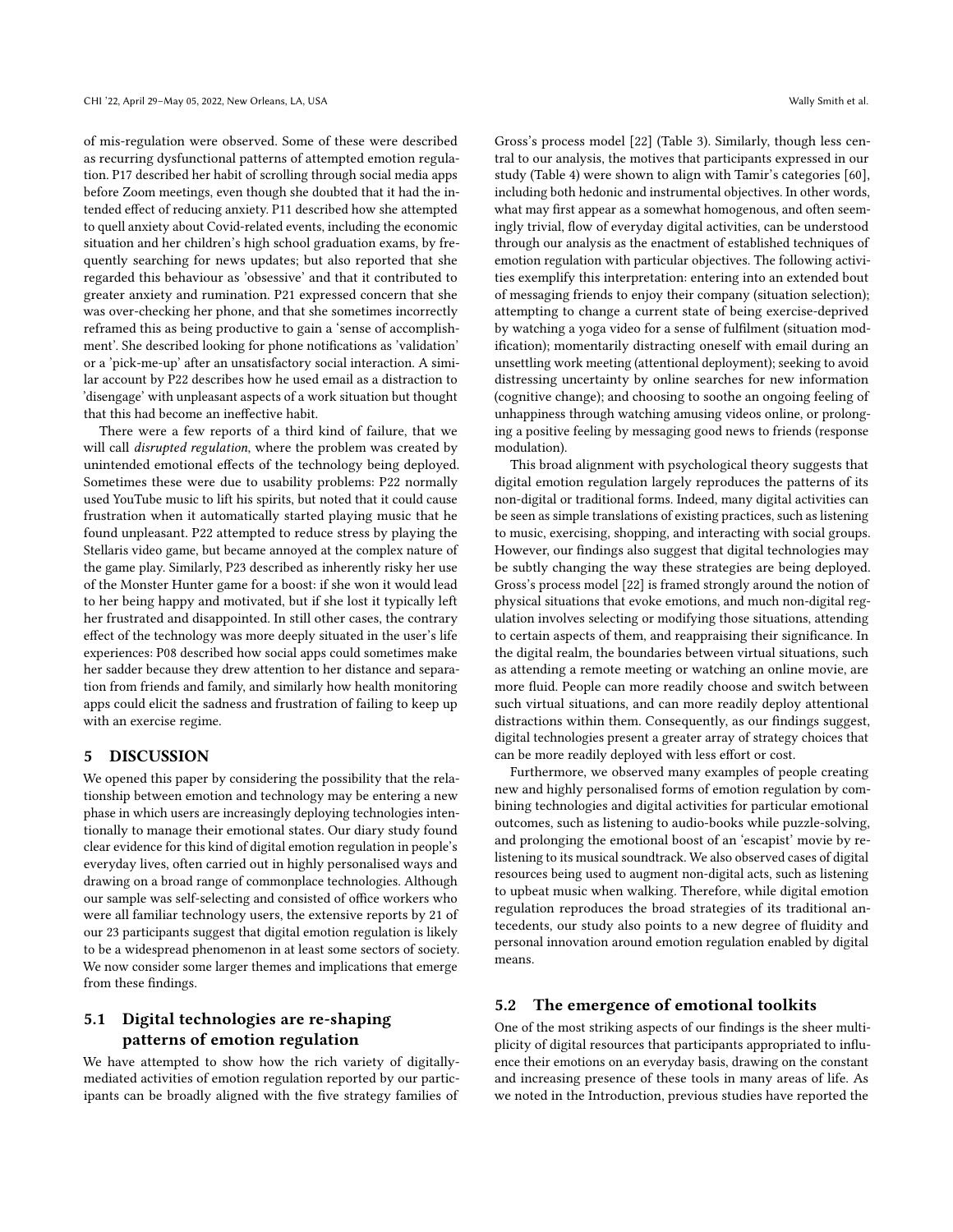positive emotional effects and typically pro-hedonic motivations for engaging in specific digitally-mediated activities, such as gaming [\[67\]](#page-13-6) and online shopping [\[9\]](#page-12-5). By taking a cross-section through people's everyday lives, as captured in their diaries and later interview reflections, the main contribution of our study is to look beyond such isolated effects, and to reveal the broad range and creative combinations of commonplace digital technologies involved.

Our findings thereby draw attention to the strategic choices that people make when deploying particular tools to achieve particular emotional outcomes. Many participants indicated that over time they had built up a toolkit of emotional resources, each with expected effects that they could mobilize for specific purposes when needed. To some extent, this confirms and extends the finding by Eschler et al. of people using 'bundles' of digital technologies in combination to combat depression [\[18\]](#page-12-24). The difference in our study was that the emotional toolkits reported were a set of resources that could be called on for different purposes. This was evidenced in participants' accounts of choosing among various resources, and the way they described a typical emotional effect associated with each digital resource along with an explicit view of how it is useful in particular situations. Social interaction, for example, was managed by some participants through a range of social circles, each offering a different emotional effect and often mapped to a particular social platform or tool through which meetings or exchanges took place. Music collections and playlists were reported by many as being resources for generating particular effects and creating particular immersive situations. Even instrumental apps, like email and task planners, were reported by some participants as providing emotional resources to fit certain occasions.

# 5.3 Counterproductive outcomes and the emotional volatility of digital tools and services

While the ability to regulate one's emotions is generally regarded as a positive contributor to psychological well-being, it is also recognised that attempts to regulate may sometimes fail and become counterproductive [\[23\]](#page-12-32). Accordingly, while our participants mostly evaluated their reported regulatory activities as positive, there were some indications of the potential for negative effects.

It is significant that, despite the reliance of our diary method on self-report, several participants described cases of mis-regulation in which they deployed techniques unsuccessfully. These were often cases of failed attentional deployment, typically of over-checking emails and news updates, that were reported as being ineffective in gaining reassurance or were even found to be anxiety-inducing in themselves. Such cases may be seen as part of a wider problem of technology over-use and addiction [\[3\]](#page-12-33). They may also reflect a general problem of emotion regulation being sometimes mis-used to deny, avoid or distract from important events and challenges.

A more distinctive finding in our study is what we have called disrupted regulation, meaning failures of regulation caused by unexpected behaviour of the digital tool being used. Some of these were the result of poor usability that produced frustration or led to a 'wrong' feature being enacted, such as an aggravating sound track instead of soothing music. More commonly reported and significant, however, were cases that relate to the volatility of digital tools and

services, in terms of the unpredictability of the content and events they serve up. Two activities where this volatility was particularly evident were keeping track of world events via news media and participating in social interactions with family and friends. Finding out more about current events, particularly about the Covid-19 pandemic, for example, was often part of a cognitive change strategy to alleviate unpleasant uncertainty and anxiety. At the same time, the result of this activity was known to be unpredictable, and could quickly become anxiety-inducing and thus create the need for further regulatory techniques. A similar apprehension existed around social interaction. Some participants reported that although their regular online catch-up meetings with family and friends were held with prohedonic objectives, they were mindful that such events often generated a mixture of emotions, including negative ones.

A distinctive characteristic of deploying digital tools to manage emotions, then, in contrast to most traditional resources, is that they are often a 'double-edge sword': they can play a significant role in managing one's emotions, but they are also a site for generating new emotions in need of further management. This duality may be one reason why digital emotion regulation is widespread: a digitally-generated emotional challenge may be most conveniently met with a digital response; as we described for P14, for example, who quelled her anger at a Facebook post by posting a comment herself.

# 5.4 Implications for designing technologies for emotion regulation

As we noted in the Related Work section, a distinction can be made between one line of research in HCI which seeks to understand emergent digital emotion regulation in the wild, of which our study is an example, and another line of research that aims to design and evaluate special-purpose tools to support emotion regulation, often intended for clinical applications [e.g., 62]. While these two areas of research have tended to work independently from each other, we suggest that the findings of naturalistic studies may provide valuable insights for design-oriented developments. Our study, in particular, provides insights into how people, acting individually and in groups, spontaneously appropriate and deploy the affordances of commonplace technologies for emotion regulation in everyday settings.

Particularly relevant is our observation of participants developing a toolkit of regulatory resources that were deployed strategically to achieve specific desired emotional outcomes in different situations. While this was articulated clearly by some of our participants, it seems likely that many people might develop such toolkits with only partial self-awareness of the approach. There is scope for new tools that help users to reflect on their use of digital resources for emotional ends, and help them manage their choice among resources for particular desired outcomes: for example, to relax and enjoy a social occasion, to become more energised and focused when approaching a work task, or to suppress fear and anger relating to recurring stressful events.

Also of design relevance is our finding that digital emotion regulation takes subtly different forms that are aligned with the strategy families of Gross' process model. These different forms of regulatory activity demand different kinds of support from digital tools.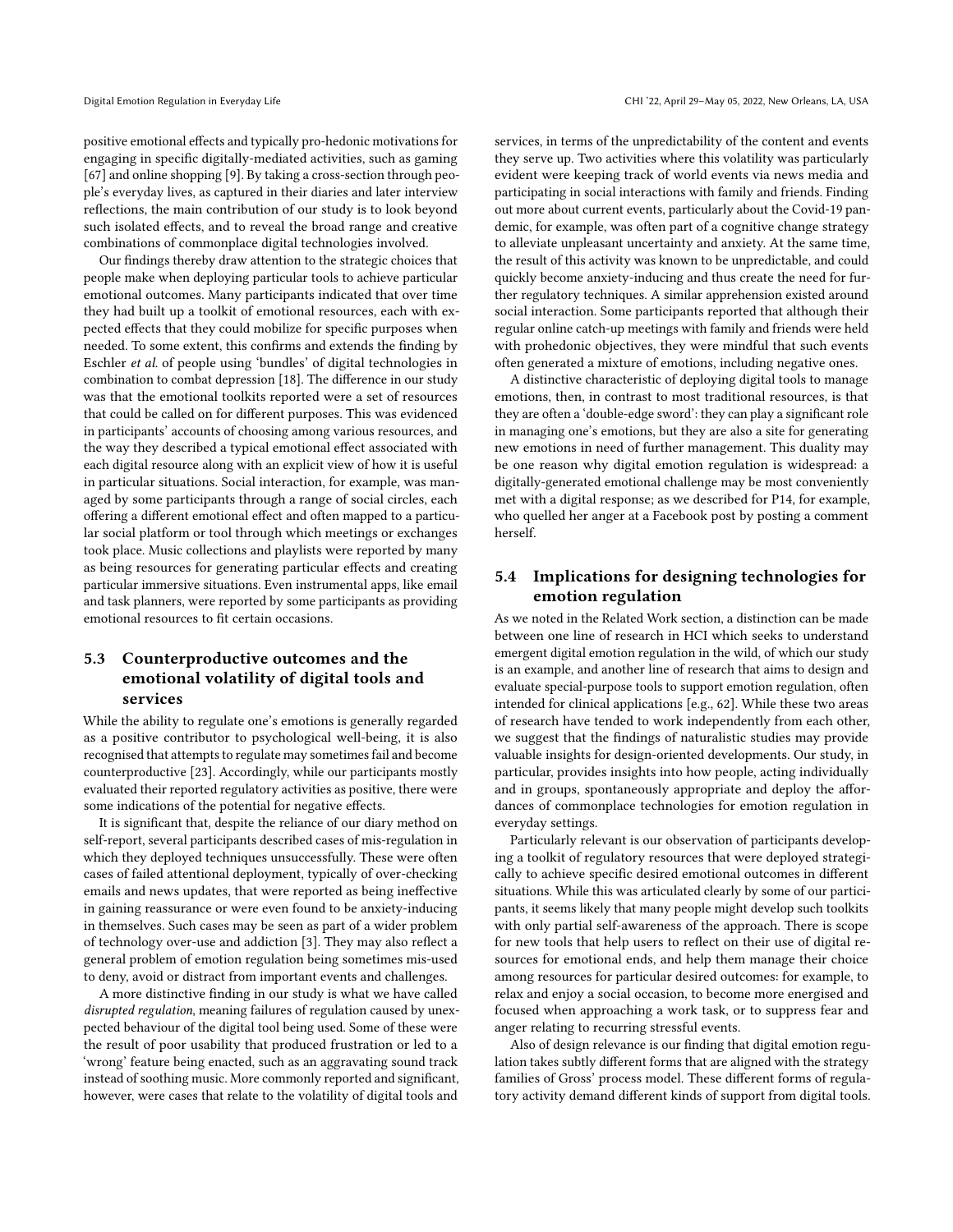For example, situation selection demands that people are able to construct sufficiently immersive and emotionally predictable virtual situations, such as watching a film with expected affective qualities, or holding habitual social occasions online. To ensure the emotional outcomes of these situations, it is desirable that users are able to quickly configure their device to avoid intrusive content, notifications or messages from other applications. While digital intrusions into our non-digital lives are now a familiar concern, less attention has been placed on designing out intrusive disruptions between digital applications. People using the different strategy of attentional deployment are likely to require a different kind of support. Rather than attempting to lose themselves in a chosen virtual situation, this strategy requires resources that support stronger focus on particular aspects of an emotionally challenging situation at particular moments.

# 5.5 Emotion regulation as a valuable perspective for studying technology and well-being

Much recent commentary and public debate has pointed to the dangers of technology over-use and its impacts upon individuals and societies [\[3,](#page-12-33) [64\]](#page-13-32). A recent study has shown, for example, that individuals with emotional problems are more likely to over-use their phones, contributing to a problem which may be especially widespread among young people [\[53\]](#page-13-5). Without seeking to negate these important findings and claims, our study provides a counterpoint: that people consumed in technology are often deploying them in potentially productive ways for emotion regulation, a form of behaviour widely recognised to assist with resilient coping [\[37\]](#page-13-33). Indeed, some emerging psychological research supports this counterpoint. While 'passive' use of social media has been previously linked to lower well-being [\[66\]](#page-13-34), a recent EMA study of social media use found that passive browsing of content was associated with less negative emotion, at least in the short term, suggesting that the browsing may have been serving as an adaptive tactic of emotion regulation [\[71\]](#page-13-35). More generally, Reineke et al. propose that social media use can support useful emotion regulation, as long as the usage itself is successfully self-regulated and does not displace other important activities [\[52\]](#page-13-36).

Some technology companies have responded to concerns about digital overuse and addiction by providing self-monitoring resources such as Apple's 'Screen Time'. Although these functions may prove helpful in many instances, measures of raw time spent on screen or on particular apps are a blunt instrument that may unhelpfully conflate the kinds of healthy emotional regulation observed in our study with negative forms of overconsumption. There is clearly scope for more nuanced tools that allow users to reflect on, discriminate among, and self-diagnose the benefits or harm of their digital activities [\[52\]](#page-13-36).

The perspective brought by theories of emotion regulation suggests a reconsideration of forms of technology use that are sometimes dismissed as non-productive, wasteful or even harmful, such as binge-watching streamed content, making extensive use of social media and videogames, and activities such as social media breaks, micro-escapes and self-interruption during work [\[30\]](#page-12-26). Psychologists have demonstrated that an ability to regulate emotion enhances

people's ability to resist impulsivity and delay gratification, and that these are important indicators of career and life success [\[37\]](#page-13-33). The ubiquitous availability of digital tools that may support digital emotion regulation, whether designed for or otherwise, provide at least some potential for benefits alongside and within the problems of over-use that have been identified.

### 5.6 Limitations and future work

The findings we have presented in this paper must be qualified by our study's narrow empirical focus: the self-reported events over one week of 23 adult office-workers who were mostly 'tech savvy'. Even more significant, perhaps, the conduct of our study during an extended pandemic lockdown placed considerable limits on the representativeness of our findings for digital emotion regulation in 'normal' times. However, our intention has not been to provide a wholly representative or exhaustive survey, but rather to selectively identify some typical activities that provide rich if not comprehensive insights into aspects of the emerging phenomenon of digital emotion regulation. We designed our diary-recording method to be minimally intrusive so that it would not greatly interrupt or interfere with participants' ongoing lives. And we limited data collection to around 5 episodes over the week, so that participants' memories would be fresh enough to retrospectively elaborate their reporting of events with sufficient accuracy and richness. Consequently, the diary and interview accounts that we have analysed are incomplete and selective, and therefore we have not attempted to quantify or compare the prevalence of the various the technologies, activities and strategies reported.

Our approach of identifying and interpreting the reported events in terms of existing psychological theories [\[22,](#page-12-3) [60\]](#page-13-3) was adopted to examine how digital technologies may be influencing the forms of emotion regulation that people are undertaking, and although it served this purpose, the use of pre-existing conceptual schema placed further constraints on what we observed and what we have chosen to highlight in our account. The categorisation of reported digital activities according to the theories is inevitably interpretive, and as we have reported, subtle changes may be emerging in the way psychological strategies are being deployed through digital means.

We have also tentatively suggested that the existence of digital emotion regulation may provide a counterpoint of caution against accounts of the harmful effects of technology through over-use and distraction [\[3\]](#page-12-33). However, it should be emphasised that the boundaries between productive and counterproductive uses of technology for personal emotional well-being are presently not well understood. Resonating with the research into harmful effects, some of the participants in our study did indeed express concerns about possible over-reliance on their technologies. This underscores the need to conduct further studies of the impacts of regulatory activities on peoples' emotional well-being. Psychological research on the impacts of non-digital emotion regulation [\[2\]](#page-12-17) will help guide this work, but further empirical studies of how people appropriate and deploy digital technologies for emotional outcomes in practice are needed to inform this debate.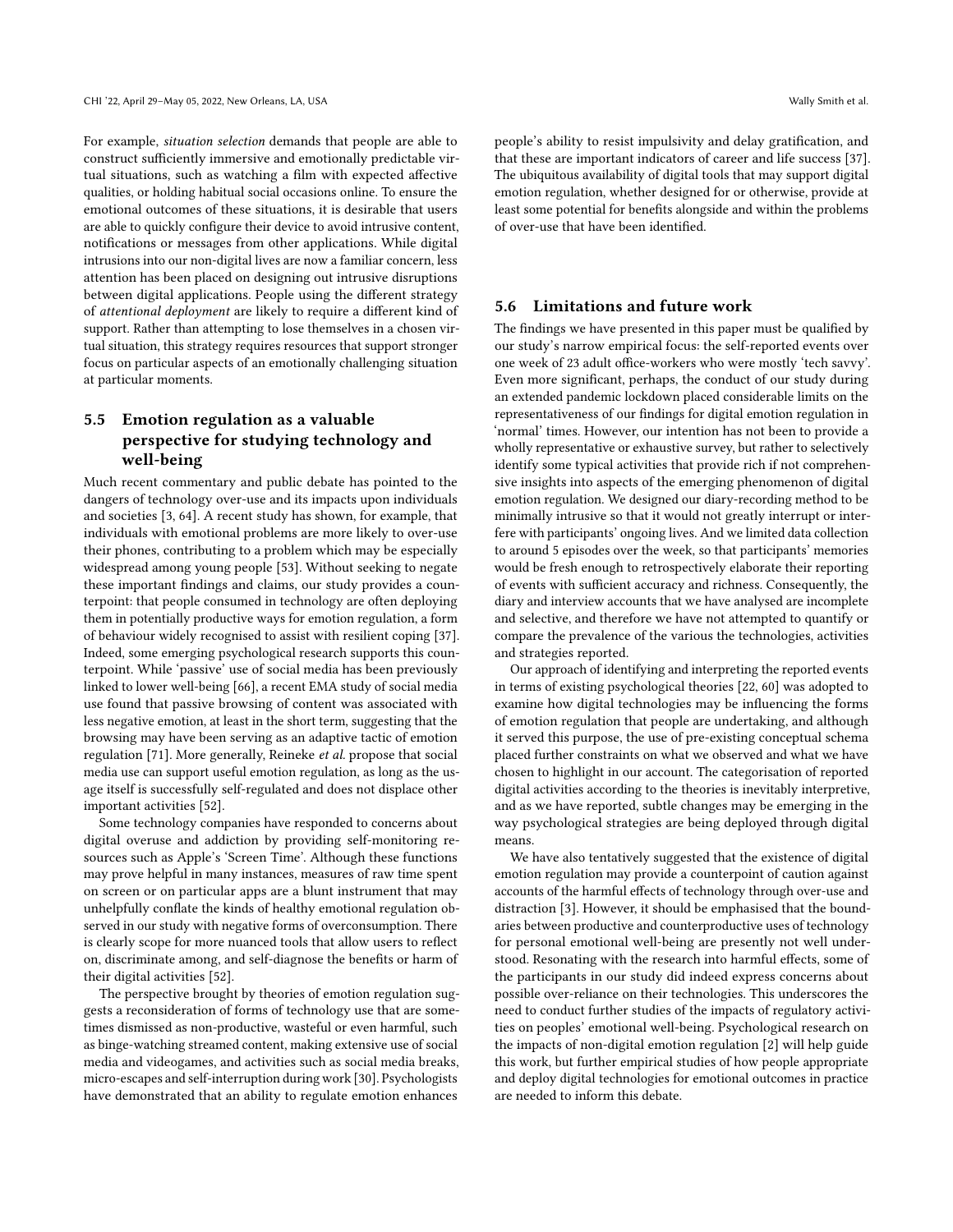### 6 CONCLUSION

The study of digital emotion regulation is only just emerging. Although some empirical studies have observed this form of technology use in-the-wild, most have focused on a single technology (e.g. gaming or music streaming) and we lack a more holistic and systematic understanding. Our study attempts to address this gap by demonstrating the variety of ordinary digital technologies that are currently being used for this purpose in people's everyday lives, and the ways that the digital realm is both reproducing patterns of non-digital emotion regulation while also beginning to re-shape the nature of these activities. The power and prevalence of digital emotion regulation means it is likely to be an influence on the well-being of technology users. Future research should examine this influence in clinical and non-clinical settings.

### ACKNOWLEDGMENTS

The work reported here was funded by the Australian Research Council, grant DP190102627. We are also grateful for the insightful and helpful comments of four reviewers.

#### REFERENCES

- <span id="page-12-29"></span>[1] Andy Alaszewski. 2006. Using Diaries for Social Research. Sage, Thousand Oaks, Calif.
- <span id="page-12-17"></span>[2] Amelia Aldao, Susan Nolen-Hoeksema, and Susanne Schweizer. 2010. Emotionregulation strategies across psychopathology: A meta-analytic review. Clinical Psychology Review, 30(2), 217–237.<https://doi.org/10.1016/j.cpr.2009.11.004>
- <span id="page-12-33"></span>[3] Adam Alter. 2017. Irresistible: Why we can't stop checking, scrolling, clicking and watching. Random House, New York, NY, USA.
- <span id="page-12-4"></span>[4] Fran C. Blumberg, Jaime L. Rice, and Anne Dickmeis. 2016. Social media as a venue for emotion regulation among adolescents. In Emotions, Technology, and Social Media, Sharon Y. Tettegah (Ed.). Elsevier, Amsterdam, Netherlands, 105–116.
- <span id="page-12-1"></span>[5] Susanne Bødker. 2006. When second wave HCI meets third wave challenges. In Proceedings of the 4th Nordic Conference on Human-Computer Interaction (NordiCHI '06). Association for Computing Machinery, New York, NY, USA, 1–8. <https://doi.org/10.1145/1182475.1182476>
- <span id="page-12-8"></span>[6] Kirsten Boehner, Rogério DePaula, Paul Dourish, and Phoebe Sengers. 2007. How emotion is made and measured. International Journal of Human-Computer Studies, 65(4), 275–291.<https://doi.org/10.1016/j.ijhcs.2006.11.016>
- <span id="page-12-16"></span>[7] Karen Brans, Peter Koval, Philippe Verduyn, Yan Lin Lim, and Peter Kuppens. 2013. The regulation of negative and positive affect in daily life. Emotion 13(5), 926–939.<https://doi.org/10.1037/a0032400>
- <span id="page-12-30"></span>[8] Virginia Braun and Victoria Clarke. 2006. Using thematic analysis in psychology. Qualitative Research in Psychology 3(2), 77–101. [https://doi.org/10.1191/](https://doi.org/10.1191/1478088706qp063oa) [1478088706qp063oa](https://doi.org/10.1191/1478088706qp063oa)
- <span id="page-12-5"></span>[9] My Bui and Elyria Kemp. 2013. E-tail emotion regulation: examining online hedonic product purchases. International Journal of Retail & Distribution Management 41(2), 155–170.<https://doi.org/10.1108/09590551311304338>
- <span id="page-12-12"></span>[10] Rafael A. Calvo and Dorian Peters. 2014. Positive Computing: Technology for Wellbeing and Human Potential. MIT Press, Cambridge, MA, USA.
- <span id="page-12-28"></span>[11] Natale Canale, Claudia Marino, Michela Lenzi, Alessio Vieno, Mark D. Griffiths, Marta Gaboardi, Matteo Giraldo, Carmen Cervone, and Santinello Massimo. 2022. How Communication Technology Fosters Individual and Social Wellbeing During the Covid-19 Pandemic: Preliminary Support For a Digital Interaction Model. Journal of Happiness Studies, 23, 727-745. [https://doi.org/10.1007/s10902-021-](https://doi.org/10.1007/s10902-021-00421-1) [00421-1](https://doi.org/10.1007/s10902-021-00421-1)
- <span id="page-12-20"></span>[12] Yu Chen, Gloria Mark, and Sanna Ali. 2016. Promoting positive affect through smartphone photography. Psychology of Well-being, 6(1), 1-16.
- <span id="page-12-18"></span>[13] Franceli L. Cibrian, Kimberley D. Lakes, Arya Tavakoulnia, Kayla Guzman, Sabrina Schuck, and Gillian R. Hayes. 2020. Supporting Self-Regulation of Children with ADHD Using Wearables: Tensions and Design Challenges. In Proceedings of the 2020 CHI Conference on Human Factors in Computing Systems (CHI '20), 1–13. <https://doi.org/10.1145/3313831.3376837>
- <span id="page-12-23"></span>[14] Jean Costa, François Guimbretière, Malte F. Jung, and Tanzeem Choudhury. 2019. BoostMeUp: Improving Cognitive Performance in the Moment by Unobtrusively Regulating Emotions with a Smartwatch. In Proceedings of the ACM on Interactive, Mobile, Wearable and Ubiquitous Technologies 3(2), 1-23. [https://doi.org/10.1145/](https://doi.org/10.1145/3328911) [3328911](https://doi.org/10.1145/3328911)
- <span id="page-12-19"></span>[15] Dmitrijs Dmitrenko, Emanuela Maggioni, Giada Brianza, Brittany E. Holthausen, Bruce N. Walker, and Marianna Obrist. 2020. CARoma Therapy: Pleasant Scents

Promote Safer Driving, Better Mood, and Improved Well-Being in Angry Drivers. In Proceedings of the 2020 CHI Conference on Human Factors in Computing Systems, 1–13.<https://doi.org/10.1145/3313831.3376176>

- <span id="page-12-7"></span>[16] Chris Dodge. 1997. The bed: a medium for intimate communication. In CHI '97 Extended Abstracts on Human Factors in Computing Systems (CHI EA '97), 371–372. <https://doi.org/10.1145/1120212.1120439>
- <span id="page-12-31"></span>[17] Paul Ekman. 1999. Basic emotions. In Handbook of Cognition and Emotion, Tim Dalgleish and Mick Power (Eds.). John Wiley & Sons, Ltd, Chichester, UK, 45–60.
- <span id="page-12-24"></span>[18] Jordan Eschler, Eleanor R. Burgess, Madhu Reddy, and David C. Mohr. 2020. Emergent Self-Regulation Practices in Technology and Social Media Use of Individuals Living with Depression. In Proceedings of the 2020 CHI Conference on Human Factors in Computing Systems (CHI '20), 1–13. [https://doi.org/10.1145/3313831.](https://doi.org/10.1145/3313831.3376773) [3376773](https://doi.org/10.1145/3313831.3376773)
- <span id="page-12-0"></span>[19] Jodi Forlizzi and Katja Battarbee. 2004. Understanding experience in interactive systems. In Proceedings of the 2004 DIS Conference on Designing Interactive Systems (DIS '04). Association for Computing Machinery, New York, NY, USA, 261–268. <https://doi.org/10.1145/1013115.1013152>
- <span id="page-12-27"></span>[20] Şahin Gökçearslan, Filiz Kuşkaya Mumcu, Tülin Haşlaman, and Yasemin Demiraslan Çevik. 2016. Modelling smartphone addiction: The role of smartphone usage, self-regulation, general self-efficacy and cyberloafing in university students. Computers in Human Behavior, 63, 639–649. [https://doi.org/10.1016/j.chb.](https://doi.org/10.1016/j.chb.2016.05.091) [2016.05.091](https://doi.org/10.1016/j.chb.2016.05.091)
- <span id="page-12-2"></span>[21] James J. Gross. 1998. The Emerging Field of Emotion Regulation: An Integrative Review. Review of General Psychology 2(3), 271–299. [https://doi.org/10.1037/1089-](https://doi.org/10.1037/1089-2680.2.3.271) [2680.2.3.271](https://doi.org/10.1037/1089-2680.2.3.271)
- <span id="page-12-3"></span>[22] James J. Gross. 2015. Emotion Regulation: Current Status and Future Prospects. Psychological Inquiry 26, 1: 1–26.<https://doi.org/10.1080/1047840X.2014.940781>
- <span id="page-12-32"></span>[23] James J. Gross and Hooria Jazaieri. 2014. Emotion, emotion regulation, and psychopathology: An affective science perspective. Clinical Psychological Science,  $2(4)$ , 387-401.
- <span id="page-12-13"></span>[24] Gloria Mark, Daniela Gudith, and Ulrich Klocke. 2008. The cost of interrupted work: more speed and stress. In Proceedings of the SIGCHI Conference on Human Factors in Computing Systems (CHI '08). Association for Computing Machinery, New York, NY, USA, 107-110.
- <span id="page-12-6"></span>[25] Jeffrey T. Hancock, Christopher Landrigan, and Courtney Silver. 2007. Expressing emotion in text-based communication. In Proceedings of the SIGCHI Conference on Human Factors in Computing Systems (CHI '07). Association for Computing Machinery, New York, NY, USA, 929–932.<https://doi.org/10.1145/1240624.1240764>
- <span id="page-12-15"></span>[26] Marc Hassenzahl, Kai Eckoldt, Sarah Diefenbach, Matthias Laschke, Eva Len, and Joonhwan Kim. 2013. Designing moments of meaning and pleasure. Experience design and happiness. International Journal of Design 7(3), 21–31.
- <span id="page-12-14"></span>[27] Marc Hassenzahl, Axel Platz, Michael Burmester, and Katrin Lehner. 2000. Hedonic and ergonomic quality aspects determine a software's appeal. In Proceedings of the SIGCHI Conference on Human Factors in Computing Systems (CHI '00). Association for Computing Machinery, New York, NY, USA, 201–208. <https://doi.org/10.1145/332040.332432>
- <span id="page-12-9"></span>[28] Kristina Höök. 2008. Affective Loop Experiences - What Are They? In Proceedings of the 3rd International Conference on Persuasive Technology (PERSUASIVE '08), 1–12. [https://doi.org/10.1007/978-3-540-68504-3\\_1](https://doi.org/10.1007/978-3-540-68504-3_1)
- <span id="page-12-11"></span>[29] Scottie Chih-Chieh Huang and Chung-Yun Hsiao. 2019. Hybrid Dandelion: Visual Aesthetics of Performance Through Bionic Mechanism with Data from Biometric Facial Recognition. In CHI '19 Extended Abstracts on Human Factors in Computing Systems (Austin, Texas, USA) (CHI EA '19). Association for Computing Machinery, New York, NY, USA, 1–4.<https://doi.org/10.1145/3290607.3313289>
- <span id="page-12-26"></span>[30] Gloria Mark, Shamsi Iqbal, Mary Czerwinski and Paul Johns. 2015. Focused, aroused, but so distractible: Temporal perspectives on multitasking and communications. In Proceedings of the 2015 ACM Conference on Computer Supported Cooperative Work & Social Computing (CSCW '15). Association for Computing Machinery, New York, NY, USA, 903-916[. https://doi.org/10.1145/2675133.2675221](https://doi.org/10.1145/2675133.2675221)
- <span id="page-12-25"></span>[31] Ryan M. Kelly, Yueyang Cheng, Dana McKay, Greg Wadley, and George Buchanan. 2021. "It's About Missing Much More Than the People": How Students use Digital Technologies to Alleviate Homesickness. In Proceedings of the 2021 CHI Conference on Human Factors in Computing Systems (CHI '21) 1–17. [https://doi.org/10.1145/](https://doi.org/10.1145/3411764.3445362) [3411764.3445362](https://doi.org/10.1145/3411764.3445362)
- <span id="page-12-21"></span>[32] Joel Kiskola, Thomas Olsson, Heli Väätäjä, Aleksi H. Syrjämäki, Anna Rantasila, Poika Isokoski, Mirja Ilves, and Veikko Surakka. 2021. Applying Critical Voice in Design of User Interfaces for Supporting Self-Reflection and Emotion Regulation in Online News Commenting. In Proceedings of the 2021 CHI Conference on Human Factors in Computing Systems (CHI '21). Association for Computing Machinery, New York, NY, USA, 1–13.<https://doi.org/10.1145/3411764.3445783>
- <span id="page-12-10"></span>[33] Jonathan Klein, Youngme Moon, and Rosalind W. Picard. 1999. This computer responds to user frustration. In CHI '99 Extended Abstracts on Human Factors in Computing Systems (CHI EA '99), 242–243.<https://doi.org/10.1145/632716.632866>
- <span id="page-12-22"></span>[34] Kevin Koch, Verena Tiefenbeck, Shu Liu, Thomas Berger, Elgar Fleisch, and Felix Wortmann. 2021. Taking Mental Health & Well-Being to the Streets: An Exploratory Evaluation of In-Vehicle Interventions in the Wild. In Proceedings of the 2021 CHI Conference on Human Factors in Computing Systems (CHI '21).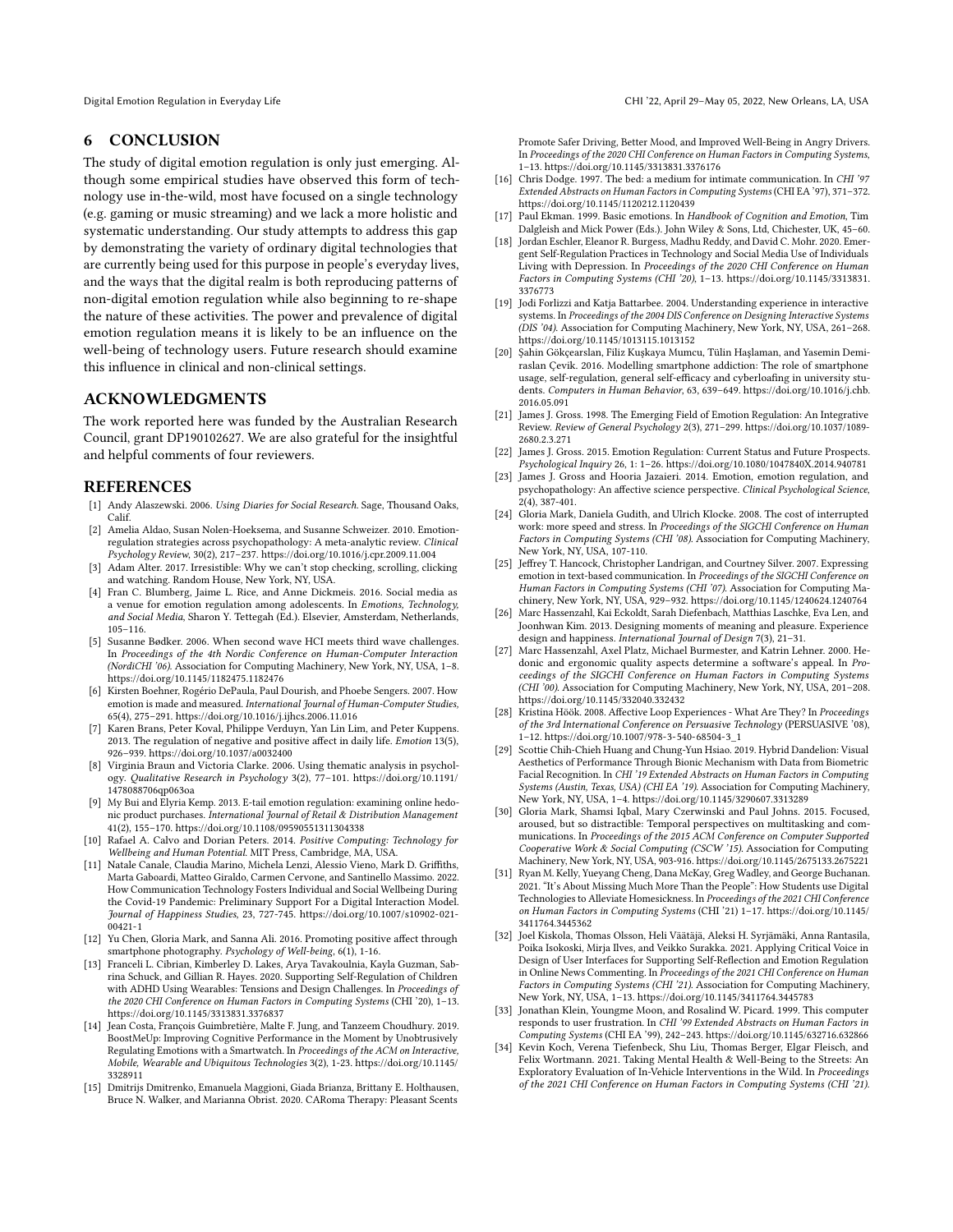Association for Computing Machinery, New York, NY, USA, 1–15. [https://doi.](https://doi.org/10.1145/3411764.3446865) [org/10.1145/3411764.3446865](https://doi.org/10.1145/3411764.3446865)

- <span id="page-13-25"></span>[35] Yubo Kou and Xinning Gui. 2020. Emotion Regulation in eSports Gaming: A Qualitative Study of League of Legends. Proceedings of the ACM on Human-Computer Interaction (PACMHCI), 4 (CSCW2), 1-25.<https://doi.org/10.1145/3415229>
- <span id="page-13-20"></span>[36] Shuran Li, Yu Hao, and Jungkyoon Yoon. 2020. PurPal: An Interactive Box that Up-regulates Positive Emotions in Consumption Behaviors. In CHI '20 Extended Abstracts on Human Factors in Computing Systems (CHI EA '20). Association for Computing Machinery, New York, NY, USA, 1–6. [https://doi.org/10.1145/3334480.](https://doi.org/10.1145/3334480.3382955) [3382955](https://doi.org/10.1145/3334480.3382955)
- <span id="page-13-33"></span>[37] Anna Luerssen and Ozlem Ayduk. 2014. The role of emotion and emotion regulation in the ability to delay gratification. In Handbook of Emotion Regulation (2nd ed.), J. J. Gross (Ed.). The Guilford Press, New York, USA, 111-125.
- <span id="page-13-23"></span>[38] Brigitte van der Lugt and Loe Feijs. 2019. Stress reduction in everyday wearables: balanced. In Adjunct Proceedings of the 2019 ACM International Joint Conference on Pervasive and Ubiquitous Computing and Proceedings of the 2019 ACM International Symposium on Wearable Computers (UbiComp/ISWC '19 Adjunct). Association for Computing Machinery, New York, NY, USA, 1050–1053. [https://doi.org/10.1145/](https://doi.org/10.1145/3341162.3349575) [3341162.3349575](https://doi.org/10.1145/3341162.3349575)
- <span id="page-13-24"></span>[39] Kai Lukoff, Cissy Yu, Julie Kientz, and Alexis Hiniker. 2018. What makes smartphone use meaningful or meaningless? In Proceedings of the ACM on Interactive, Mobile, Wearable and Ubiquitous Technologies, 2(1), 1-26.
- <span id="page-13-9"></span>[40] Maurizio Mancini, Radoslaw Niewiadomski, Gijs Huisman, Merijn Bruijnes, and Conor Patrick Gallagher. 2020. Room for one more? Introducing Artificial Commensal Companions. In CHI '20 Extended Abstracts on Human Factors in Computing Systems (CHI EA '20). Association for Computing Machinery, New York, NY, USA, 1–8.<https://doi.org/10.1145/3334480.3383027>
- <span id="page-13-0"></span>[41] John McCarthy and Peter Wright. 2004. Technology as experience. Interactions 11(5), 42–43.
- <span id="page-13-18"></span>[42] Pardis Miri, Emily Jusuf, Andero Uusberg, Horia Margarit, Robert Flory, Katherine Isbister, Keith Marzullo, and James J. Gross. 2020. Evaluating a Personalizable, Inconspicuous Vibrotactile (PIV) Breathing Pacer for In-the-Moment Affect Regulation. In Proceedings of the 2020 CHI Conference on Human Factors in Computing Systems (CHI '20). Association for Computing Machinery, New York, NY, USA, 1–12.<https://doi.org/10.1145/3313831.3376757>
- <span id="page-13-27"></span>[43] Jessica Gall Myrick. 2015. Emotion regulation, procrastination, and watching cat videos online: Who watches Internet cats, why, and to what effect? Computers in Human Behavior, 52, 168–176.<https://doi.org/10.1016/j.chb.2015.06.001>
- <span id="page-13-7"></span>[44] Karen Nelson-Field, Erica Riebe, and Kellie Newstead. 2013. The Emotions that Drive Viral Video. Australasian Marketing Journal 21(4), 205–211. [https://doi.org/](https://doi.org/10.1016/j.ausmj.2013.07.003) [10.1016/j.ausmj.2013.07.003](https://doi.org/10.1016/j.ausmj.2013.07.003)
- <span id="page-13-19"></span>[45] Joseph W. Newbold, Jacob Luton, Anna L. Cox, and Sandy J. J. Gould. 2017. Using Nature-based Soundscapes to Support Task Performance and Mood. In CHI '17 Extended Abstracts on Human Factors in Computing Systems (CHI EA '17). Association for Computing Machinery, New York, NY, USA, 2802–2809. <https://doi.org/10.1145/3027063.3053214>
- <span id="page-13-1"></span>[46] Donald Norman. 2004. Emotional Design: Why We Love (or Hate) Everyday Things. Hachette UK, London, UK.
- <span id="page-13-15"></span>[47] Pablo E. Paredes, Yijun Zhou, Nur Al-Huda Hamdan, Stephanie Balters, Elizabeth Murnane, Wendy Ju, and James A. Landay. 2018. Just Breathe: In-Car Interventions for Guided Slow Breathing. In Proceedings of the ACM on Interactive, Mobile, Wearable and Ubiquitous Technologies, 28, 1-23.<https://doi.org/10.1145/3191760>
- <span id="page-13-21"></span>[48] Zhenhui Peng, Taewook Kim, and Xiaojuan Ma. 2019. GremoBot: Exploring Emotion Regulation in Group Chat. In Conference Companion Publication of the 2019 on Computer Supported Cooperative Work and Social Computing (CSCW '19). Association for Computing Machinery, New York, NY, USA, 335–340. [https:](https://doi.org/10.1145/3311957.3359472) [//doi.org/10.1145/3311957.3359472](https://doi.org/10.1145/3311957.3359472)
- <span id="page-13-12"></span>[49] Nina Rajcic and Jon McCormack. 2020. Mirror Ritual: An Affective Interface for Emotional Self-Reflection. In Proceedings of the 2020 CHI Conference on Human Factors in Computing Systems (CHI '20). Association for Computing Machinery, New York, NY, USA, 1–13.<https://doi.org/10.1145/3313831.3376625>
- <span id="page-13-26"></span>[50] William M. Randall and Nikki Sue Rickard. 2017. Reasons for personal music listening: A mobile experience sampling study of emotional outcomes. Psychology of Music 45(4), 479–495.<https://doi.org/10.1177/0305735616666939>
- <span id="page-13-30"></span>[51] John Rieman. 1993. The diary study: a workplace-oriented research tool to guide laboratory efforts. In Proceedings of the INTERACT'93 and CHI'93 Conference on Human Factors in Computing Systems. Association for Computing Machinery, New York, NY, USA 321-326.<https://doi.org/10.1145/169059.169255>
- <span id="page-13-36"></span>[52] Leonard Reinecke, Alicia Gilbert, and Allison Eden. 2022. Self-Regulation as a Key Boundary Condition in the Relationship Between Social Media Use and Well-Being. Current Opinion in Psychology, 45:101296. [https://doi.org/10.1016/j.](https://doi.org/10.1016/j.copsyc.2021.12.008) [copsyc.2021.12.008](https://doi.org/10.1016/j.copsyc.2021.12.008)
- <span id="page-13-5"></span>[53] Dmitri Rozgonjuk and Jon D. Elhai. 2021. Emotion regulation in relation to smartphone use: Process smartphone use mediates the association between expressive suppression and problematic smartphone use. Current Psychology, 40(7), 3246–3255.<https://doi.org/10.1007/s12144-019-00271-4>
- <span id="page-13-17"></span>[54] Anastasia Ruvimova, Junhyeok Kim, Thomas Fritz, Mark Hancock, and David C. Shepherd. 2020. "Transport Me Away": Fostering Flow in Open Offices through

Virtual Reality. In Proceedings of the 2020 CHI Conference on Human Factors in Computing Systems (CHI '20). Association for Computing Machinery, New York, NY, USA, 1–14.<https://doi.org/10.1145/3313831.3376724>

- <span id="page-13-29"></span>[55] Kim Salazar. 2016. Diary Studies: Understanding Long-Term User Behavior and Experiences. Retrieved January 2, 2022 from [https://www.nngroup.com/articles/](https://www.nngroup.com/articles/diary-studies/) [diary-studies/](https://www.nngroup.com/articles/diary-studies/)
- <span id="page-13-10"></span>[56] Corina Sas, Tomasz Fratczak, Matthew Rees, Hans Gellersen, Vaiva Kalnikaite, Alina Coman, and Kristina Höök. 2013. AffectCam: arousal- augmented sensecam for richer recall of episodic memories. In CHI '13 Extended Abstracts on Human Factors in Computing Systems (CHI EA '13). Association for Computing Machinery, New York, NY, USA, 1041–1046.<https://doi.org/10.1145/2469356.2469542>
- <span id="page-13-28"></span>[57] Natasha Dow Schüll. 2012. Addiction By Design. Princeton University Press, Princeton, NJ, USA.
- <span id="page-13-16"></span>[58] Nathan Semertzidis, Michaela Scary, Josh Andres, Brahmi Dwivedi, Yutika Chandrashekhar Kulwe, Fabio Zambetta, and Florian Floyd Mueller. 2020. Neo-Noumena: Augmenting Emotion Communication. In Proceedings of the 2020 CHI Conference on Human Factors in Computing Systems (CHI '20). Association for Computing Machinery, New York, NY, USA, 1–13. [https://doi.org/10.1145/](https://doi.org/10.1145/3313831.3376599) [3313831.3376599](https://doi.org/10.1145/3313831.3376599)
- <span id="page-13-8"></span>[59] Petr Slovák, Joris Janssen, and Geraldine Fitzpatrick. 2012. Understanding heart rate sharing: towards unpacking physiosocial space. In Proceedings of the SIGCHI Conference on Human Factors in Computing Systems (CHI '12). Association for Computing Machinery, New York, NY, USA, 859–868. [https://doi.org/10.1145/](https://doi.org/10.1145/2207676.2208526) [2207676.2208526](https://doi.org/10.1145/2207676.2208526)
- <span id="page-13-3"></span>[60] Maya Tamir. 2016. Why Do People Regulate Their Emotions? A Taxonomy of Motives in Emotion Regulation. Personality and Social Psychology Review 20(3), 199–222.<https://doi.org/10.1177/1088868315586325>
- <span id="page-13-31"></span>[61] Jaime Teevan, Brent Hecht, Sonia Jaffe, Nancy Baym, Rachel Bergmann, Matt Brodsky, Bill Buxton, Jenna Butler, Adam Coleman, Mary Czerwinski, Brian Houck, Ginger Hudson, Shamsi Iqbal, Chandra Maddila, Kate Nowak, Emily Peloquin, Ricardo Reyna Fernandez, Sean Rintel, Abigail Sellen, Tiffany Smith, Margaret-Anne Storey, Siddharth Suri, Hana Wolf, and Longqi Yang. 2021. The New Future of Work: Research from Microsoft into the Pandemic's Impact on Work Practices. Microsoft, Technical Report MSR-TR-2021-1. Retrieved March 23, 2022 from [https://www.microsoft.com/en-us/research/publication/the](https://www.microsoft.com/en-us/research/publication/the-new-future-of-work-research-from-microsoft-into-the-pandemics-impact-on-work-practices/)[new-future-of-work-research-from-microsoft-into-the-pandemics-impact](https://www.microsoft.com/en-us/research/publication/the-new-future-of-work-research-from-microsoft-into-the-pandemics-impact-on-work-practices/)[on-work-practices/](https://www.microsoft.com/en-us/research/publication/the-new-future-of-work-research-from-microsoft-into-the-pandemics-impact-on-work-practices/)
- <span id="page-13-14"></span>[62] Nikki Theofanopoulou, Katherine Isbister, Julian Edbrooke-Childs, and Petr Slovák. 2019. A Smart Toy Intervention to Promote Emotion Regulation in Middle Childhood: Feasibility Study. JMIR Mental Health 6, 8: e14029. [https:](https://doi.org/10.2196/14029) [//doi.org/10.2196/14029](https://doi.org/10.2196/14029)
- <span id="page-13-11"></span>[63] John Torous, Maria K. Wolters, Greg Wadley, and Rafael A. Calvo. 2019. 4th Symposium on Computing and Mental Health: Designing Ethical eMental Health Services. In CHI '19 Extended Abstracts on Human Factors in Computing Systems (CHI EA '19). Association for Computing Machinery, New York, NY, USA, 1–9. <https://doi.org/10.1145/3290607.3298997>
- <span id="page-13-32"></span>[64] Sherry Turkle. 2017. Alone Together: Why We Expect More from Technology and Less from Each Other. Hachette UK, London, UK.
- <span id="page-13-22"></span>[65] Muhammad Umair, Corina Sas, Niaz Chalabianloo, and Cem Ersoy. 2021. Exploring Personalized Vibrotactile and Thermal Patterns for Affect Regulation. In Proceedings of the 2021 DIS Conference on Designing Interactive Systems (DIS '21). Association for Computing Machinery, New York, NY, USA, 891–906. <https://doi.org/10.1145/3461778.3462042>
- <span id="page-13-34"></span>[66] Philippe Verduyn, David Seungjae Lee, Jiyoung Park, Holly Shablack, Ariana Orvell, Joseph Bayer, Oscar Ybarra, John Jonides, and Ethan Kross. 2015. Passive Facebook usage undermines affective well-being: Experimental and longitudinal evidence. Journal of Experimental Psychology: General, 144(2), 480-488. [https:](https://10.1037/xge0000057) [//10.1037/xge0000057](https://10.1037/xge0000057)
- <span id="page-13-6"></span>[67] Daniela Villani, Claudia Carissoli, Stefano Triberti, Antonella Marchetti, Gabriella Gilli, and Giuseppe Riva. 2018. Videogames for Emotion Regulation: A Systematic Review. Games for Health Journal, 7(2), 85–99. [https://doi.org/10.1089/g4h.2017.](https://doi.org/10.1089/g4h.2017.0108) [0108](https://doi.org/10.1089/g4h.2017.0108)
- <span id="page-13-4"></span>[68] Greg Wadley, Wally Smith, Peter Koval, and James J. Gross. 2020. Digital Emotion Regulation. Current Directions in Psychological Science, 29(4), 412–418. [https:](https://doi.org/10.1177/0963721420920592) [//doi.org/10.1177/0963721420920592](https://doi.org/10.1177/0963721420920592)
- <span id="page-13-2"></span>[69] Thomas L. Webb, Eleanor Miles, and Paschal Sheeran. 2012. Dealing with feeling: A meta-analysis of the effectiveness of strategies derived from the process model of emotion regulation. Psychological Bulletin 138(4), 775–808. [https://doi.org/10.](https://doi.org/10.1037/a0027600) [1037/a0027600](https://doi.org/10.1037/a0027600)
- <span id="page-13-13"></span>[70] Harmanpreet Kaur, Alex C. Williams, Daniel McDuff, Mary Czerwinski, Jaime Teevan, and Shamsi T. Iqbal. 2020. Optimizing for happiness and productivity: Modeling opportune moments for transitions and breaks at work. In Proceedings of the 2020 CHI Conference on Human Factors in Computing Systems (CHI '20). Association for Computing Machinery, New York, NY, USA, 1-15 [https://doi.org/](https://doi.org/10.1145/3313831.3376817) [10.1145/3313831.3376817.](https://doi.org/10.1145/3313831.3376817)
- <span id="page-13-35"></span>[71] Xue-Qin Yin, Xin-Xue Zhang, Scherr Sebastian, and Jin-Liang Wang. 2022. Browsing makes you feel less bad: An ecological momentary assessment of passive Qzone use and young women's negative emotions. Psychiatry Research, 309: